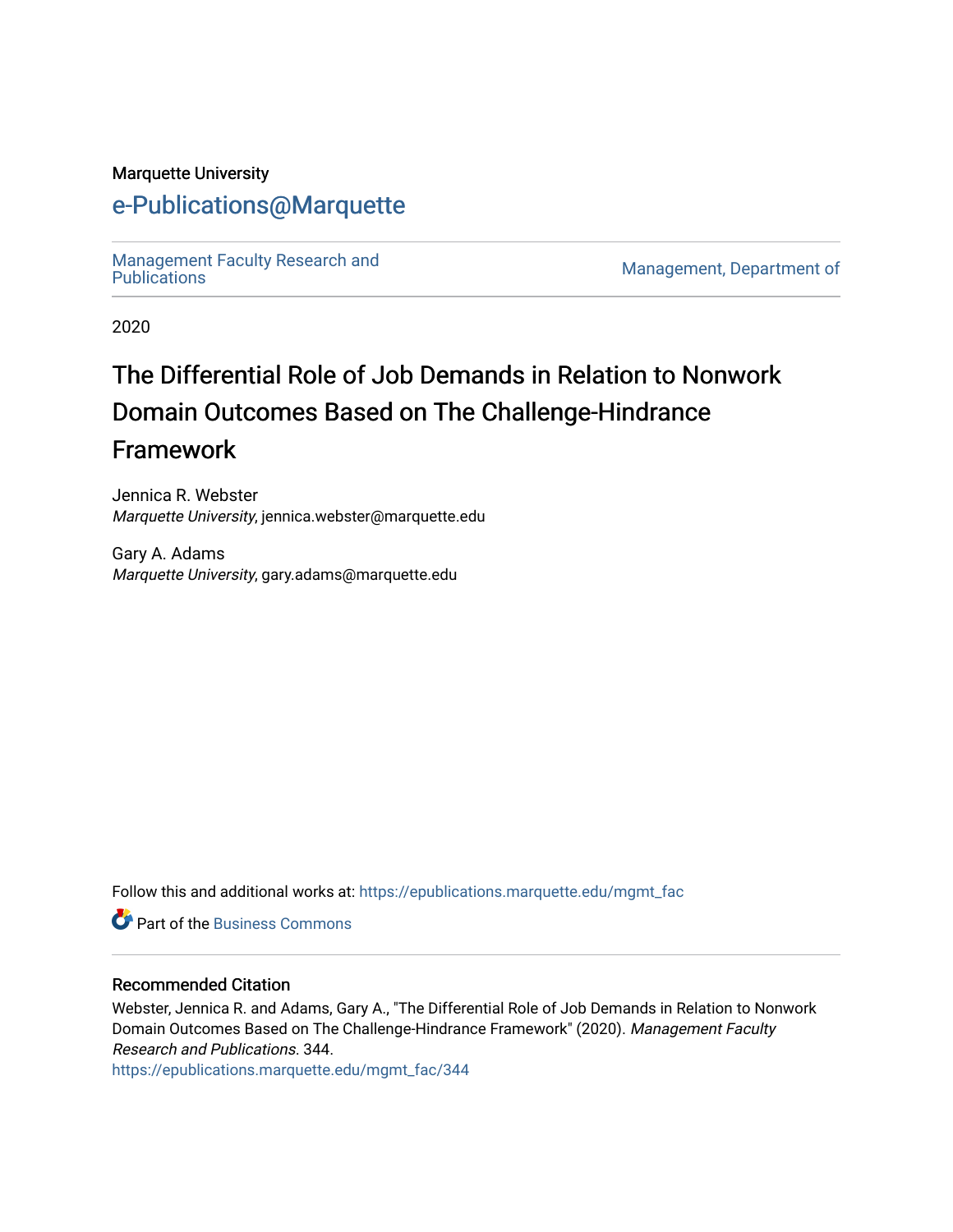**Marquette University**

# **e-Publications@Marquette**

# *Management Faculty Research and Publications/College of Business Administration*

#### *This paper is NOT THE PUBLISHED VERSION***.**

Access the published version via the link in the citation below.

*Work & Stress*, Vol. 34, No. 1 (January-March 2020): 5-33. [DOI.](https://doi.org/10.1080/02678373.2019.1662855) This article is © Taylor & Francis (Routledge) and permission has been granted for this version to appear in [e-Publications@Marquette.](http://epublications.marquette.edu/) Taylor & Francis (Routledge) does not grant permission for this article to be further copied/distributed or hosted elsewhere without the express permission from Taylor & Francis (Routledge).

# The Differential Role of Job Demands in Relation to Nonwork Domain Outcomes Based on The Challenge-Hindrance Framework

#### Jennica R. Webster

Department of Management, College of Business Administration, Marquette University, Milwaukee, WI

#### Gary A. Adams

Department of Management, College of Business Administration, Marquette University, Milwaukee, WI

# Abstract

The purpose of this study was to meta-analytically test a novel theoretical model examining a dual stressor and dual process model relating demands in the work domain to outcomes in the nonwork domain. The foundation for this model rested upon the challenge-hindrance framework and the role depletion and role enhancement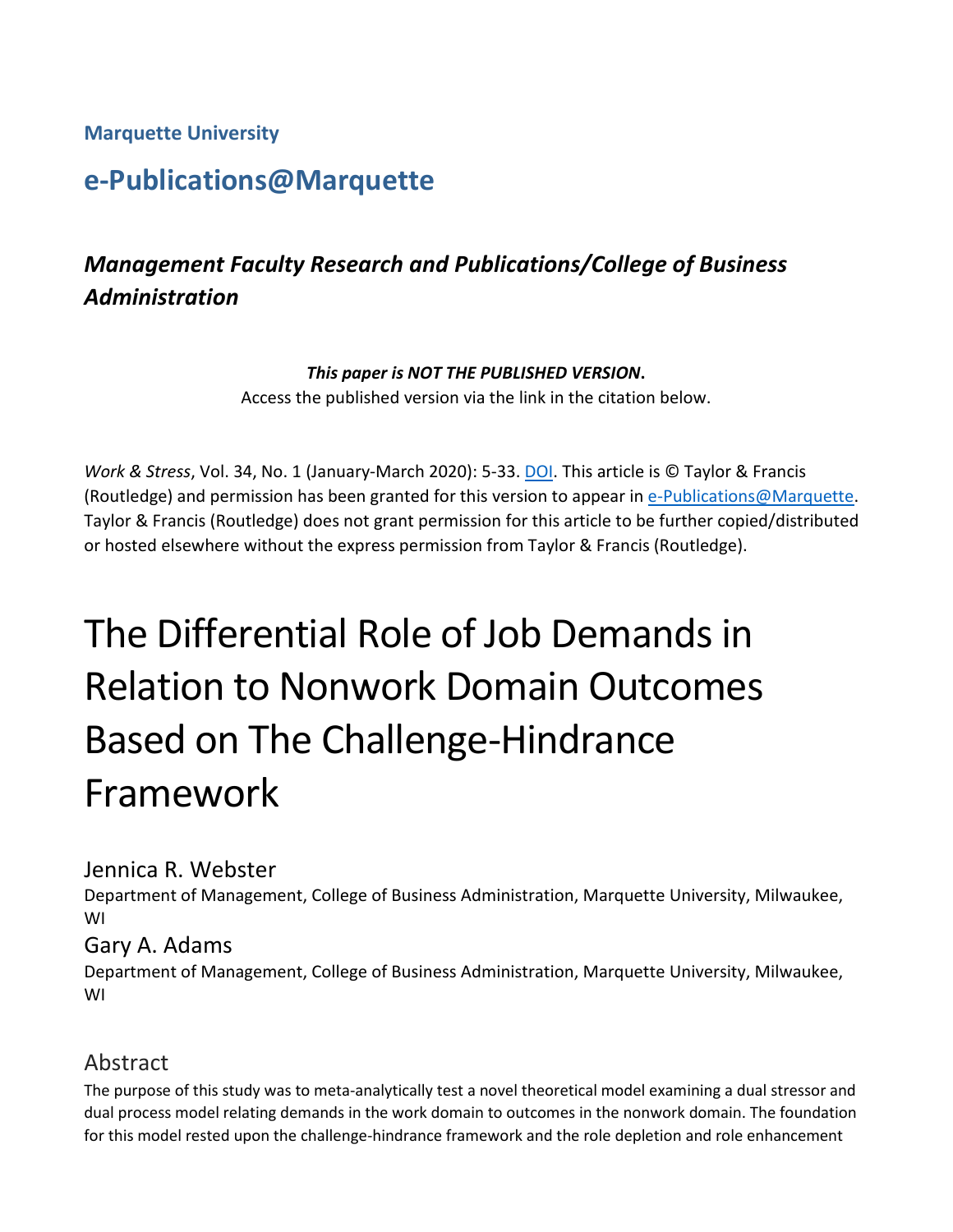perspectives derived from role theory as applied to the work-nonwork interface. The results show mixed support for the proposed model. In line with the challenge-hindrance framework the effects of challenge stressors were less detrimental than hindrance stressors. However, contrary to what has been reported for work domain outcomes, the net effect of both challenges and hindrances on nonwork domain outcomes was negative. Theoretical and practical implications of these findings are discussed.

## Keywords

Challenge stressors; hindrance stressors; work-family conflict; work-family enrichment

Over the past several decades the intersection of work and nonwork has garnered considerable research attention. Much of that research has focused on the conflict that can occur between work and nonwork domains. Research in this area has produced a large and robust literature examining the antecedents and outcomes of work-nonwork conflict (WNC) that has advanced our understanding of the impact that combined participation in work and nonwork roles can have on employees (e.g. Byron, [10]; Eby, Casper, Lockwood, Bordeaux, & Brinley, [24]; Michel, Kotrba, Mitchelson, Clark, & Baltes, [63]). A major conclusion drawn from this research is that when employees encounter job demands in the work domain (e.g. workload and cognitive demands) they are more likely to experience WNC (Michel, Mitchelson, Kotrba, LeBreton, & Baltes, [64]). One seemingly counterintuitive development in this literature is the recognition that beyond the unfavourable consequences that employees experience as a result of occupying work and nonwork roles, favourable outcomes can occur as well (Carlson, Kacmar, Wayne, & Grzywacz, [12]). The positive synergy that occurs between work and nonwork has been referred to as work-family enrichment (Greenhaus & Powell, [35]; Wayne, Grzywacz, Carlson, & Kacmar, [96]) or more broadly as work-nonwork enrichment (WNE). Although research on this phenomenon is somewhat mixed, studies have found that job demands encountered in the work domain have the potential to enrich experiences in the nonwork domain (see Crain & Hammer, [17] for a review). This sets up an interesting paradox whereby some of the same job demands seem to be able to produce both WNC and WNE.

A number of theoretical models and empirical works have sought to explain the processes and mechanisms linking job demands and other working conditions to nonwork domain outcomes via work-nonwork conflict and work-nonwork enrichment. Generally, they propose that working conditions lead to negative outcomes in the nonwork domain via WNC when they produce a loss of personal resources such as, affect, skills and capital (Chen, Powell, & Cui, [16]; Edwards & Rothbard, [25]; Grandey & Cropanzano, [33]; Voydanoff, [94]) and positive outcomes in the nonwork domain via WNE when they produce a gain of personal resources (Greenhaus & Powell, [35]; Grzywacz & Butler, [36]; Wayne et al., [96]). A key assumption of these models is that job demands such as experiencing heavy workloads and high levels of responsibility lead to resource loss while other working conditions such as social support, autonomy, and developmental opportunities lead to resource gains (ten Brummelhuis & Bakker, [90]; Wayne et al., [96]).

Still, because it is often assumed that job demands only lead to resource loss (Kossek, Pichler, Bodner, & Hammer, [49]; Lapierre et al., [50]), research has yet to consider the processes and mechanisms that link job demands, *both positively and negatively*, to nonwork domain outcomes via both WNC and WNE. This oversight is an important omission given that research in the broader occupational stress literature (i.e. the challengehindrance framework; Cavanaugh, Boswell, Roehling, & Boudreau, [14]) has shown that certain job demands, while producing resource loss, also have the potential to produce resource gain. Further, not accounting for the possibility that job demands may produce co-occurring resource losses and gains leaves unanswered questions regarding the net effect of these two independent and seemingly opposing mechanisms linking job demands to outcomes in the nonwork domain.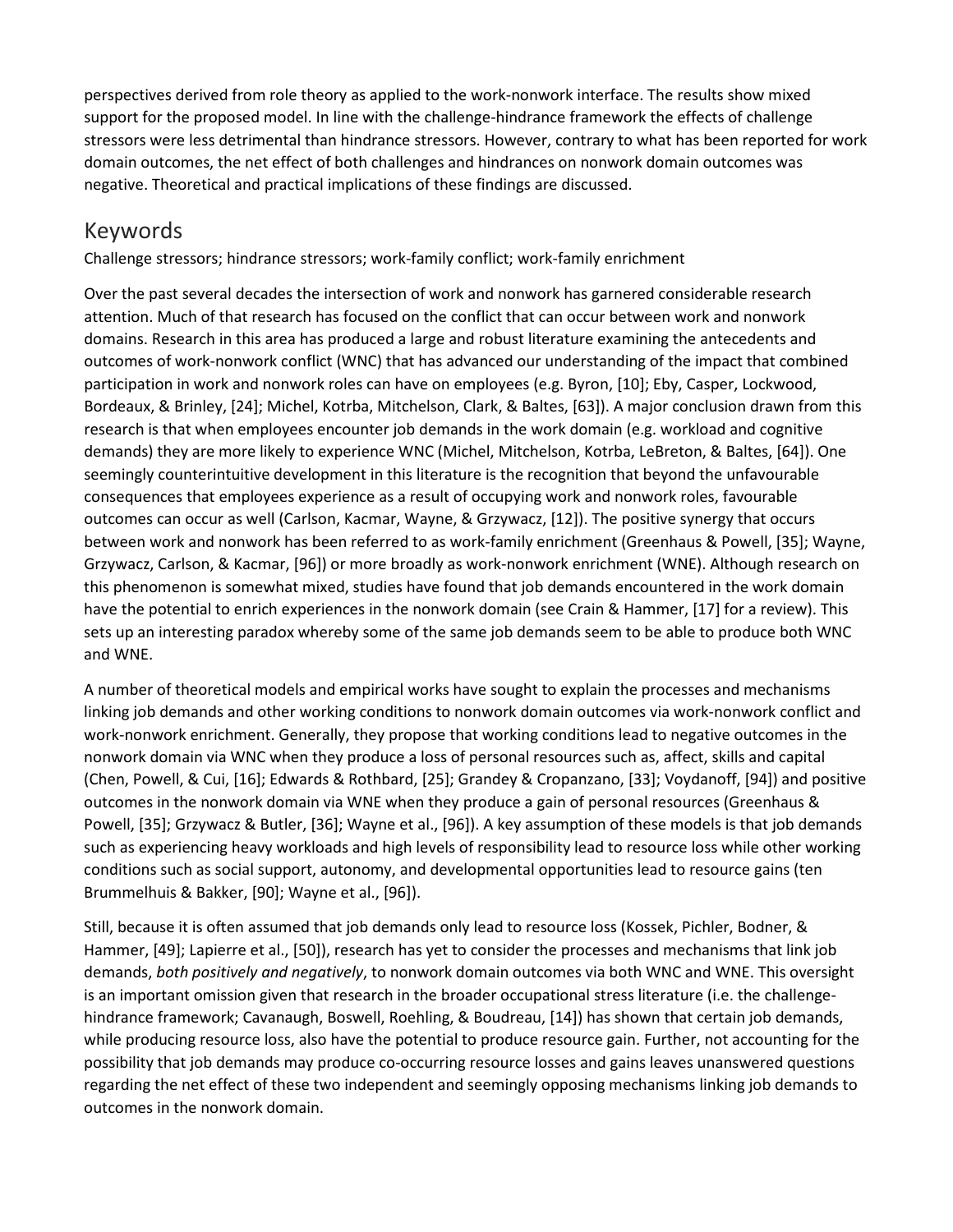To address these issues we propose the challenge-hindrance framework of occupational stress (Cavanaugh et al., [14]) as a useful model to help explain the linkages between job demands, WNC, WNE,[1] and nonwork domain outcomes. The challenge-hindrance framework makes an important distinction between job demands that are typically thought to be challenges and those that are typically thought to be hindrances. *Challenge stressors* are those job demands that are thought to have the potential to lead to personal growth, development, and attainment of goals. Examples of challenge stressors include workload, time pressure and responsibility. *Hindrance stressors* are those job demands that are thought to have the potential to thwart personal growth, development, and the attainment of goals. Examples of hindrance stressors include situational constraints, role ambiguity, and organisational politics. This framework proposes that while both challenge and hindrance stressors produce strain, challenge stressors tend to positively relate, and hindrance stressors negatively relate, to favourable outcomes. The distinction between challenge and hindrance stressors has received considerable support in terms of explaining previously inconsistent relationships between job stressors and work-related outcomes (Crawford, LePine, & Rich, [19]; González-Morales & Neves, [31]; Tadić Vujčić, Bakker, & Oerlemans, [87]; Webster, Beehr, & Christiansen, [97]).

The major aim of this study is to better understand how and why job demands lead to WNC and WNE, and how they jointly relate to satisfaction in the nonwork domain. To accomplish this we use meta-analytic structural equations modelling to examine a model that integrates propositions drawn from the challenge-hindrance framework (Cavanaugh et al., [14]) to inform our understanding of the work-nonwork interface. By adopting this approach we contribute to the literature regarding the relationship between work and nonwork in several ways. First, we test the challenge-hindrance framework as a novel perspective for explaining the effects of job demands (i.e. stressors) on WNC and WNE and subsequent nonwork domain outcomes. Although prior metaanalyses have examined stressful job demands as antecedents to WNC, WNE or other nonwork domain outcomes (Byron, [10]; Ford, Heinen, & Langkamer, [27]; Michel & Hargis, [62]; Zhang, Xu, Jin, & Ford, [102]), none of them distinguished between the different types of stressful job demands as would be posited by the challenge-hindrance framework and none of them included both WNC and WNE. Unlike these, we argue that distinguishing between challenge and hindrance stressors can help explain the paradox whereby stressful job demands both conflict with and/or enrich the nonwork domain.

In addition, we identify possible mediating mechanisms derived from the challenge-hindrance framework and models of WNC and WNE linking job stressors to the nonwork domain. Noting a common resource "gain" and "loss" process underlies challenges, hindrances, WNC, WNE we provide insight into mechanisms linking job stressors to WNC, WNE, and outcomes in the nonwork domain. We also examine the net effect of the cooccurring resource gain/loss mechanisms that link job stressors to outcomes in the nonwork domain. In doing so, we shed light on how these competing processes that ultimately relate to the nonwork domain. Finally, we examine the efficacy of the challenge-hindrance framework to predict outcomes in the nonwork domain. This represents an important extension of the challenge-hindrance framework because until now it has been applied almost exclusively to outcomes in the work domain leaving its generalizability to nonwork domain outcomes uncertain.

# Theoretical development

#### The challenge-hindrance framework

The challenge-hindrance framework (Cavanaugh et al., [14]) is based on the transactional theory of stress (Lazarus & Folkman, [52]). A key premise of this theory is that stress does not result solely from situations arising in the environment (e.g. job demands) or characteristics of the person; rather, stress stems from an appraisal process wherein people judge situations in the environment as taxing or exceeding their resources and posing a danger to their wellbeing. Lazarus and Folkman ([52]) postulated that people appraise stressful situations as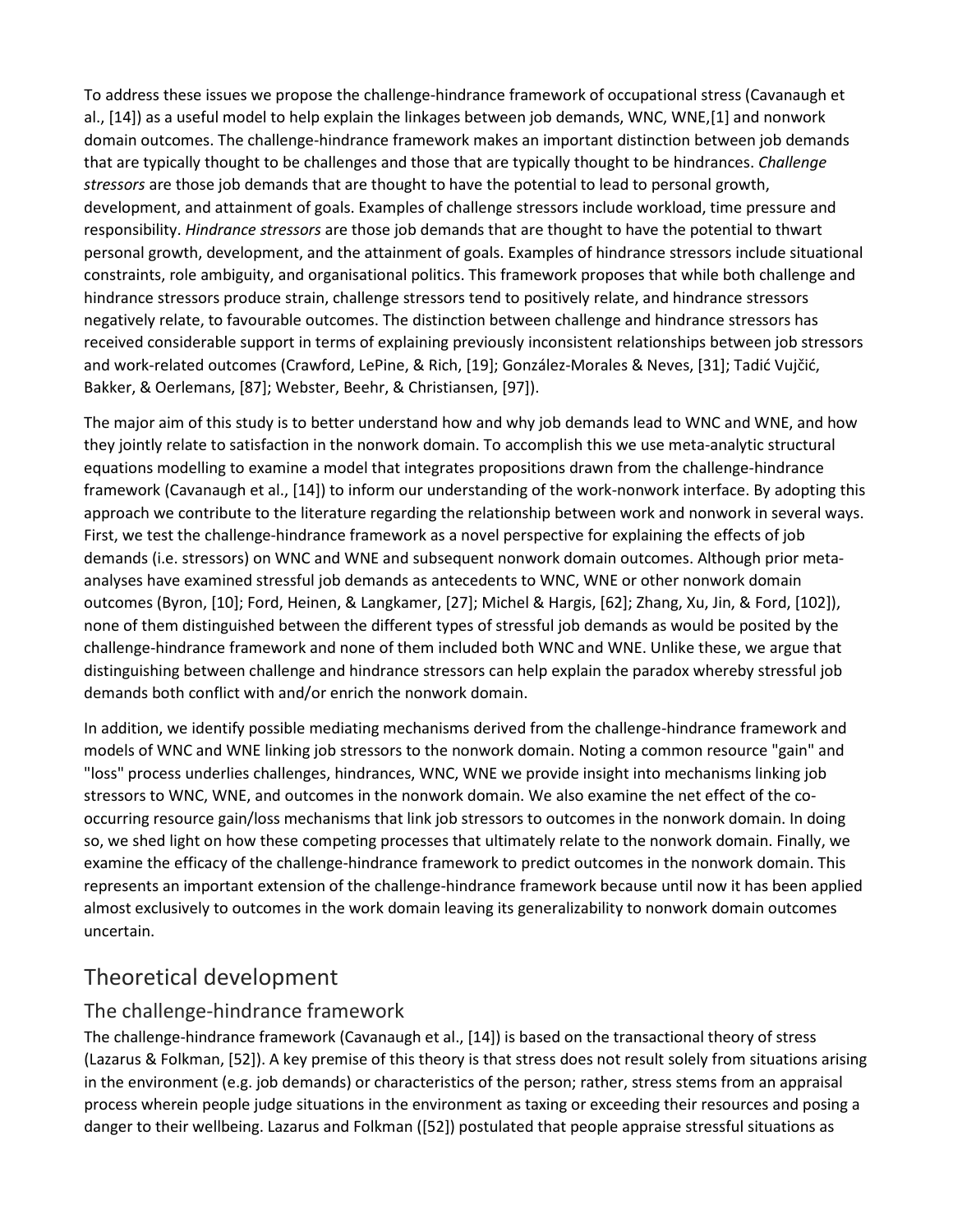threats when there is potential for harm or loss, or as challenges when there is the potential for growth, mastery or gains. Building on this theory and focusing on work-related stressors, Cavanaugh et al. ([14]) hypothesised and found empirical evidence for this two-way categorisation of stressful job demands. They referred to job demands that are *typically* appraised as having the potential for harm/loss as hindrance stressors, and similar to Lazarus and Folkman ([52]), they referred to job demands that are *typically* appraised as having the potential for growth, mastery or gains as challenge stressors.

As elaborated by LePine, and colleagues (e.g. Cavanaugh et al., [14]; LePine, LePine, & Jackson, [53]; LePine, Podsakoff, & LePine, [55]), one premise of the challenge-hindrance framework is that both challenge and hindrance stressors require coping processes that consume resources and lead to psychological strains. Psychological strains are the negative reactions such as exhaustion, anxiety and depression that employees experience when confronted with stressors in their work environment (Jex, [43]). Because of this both challenge and hindrance stressors are associated with resource depletion. A second premise of the challenge-hindrance framework (which is unique from other models of occupational stress) is that *challenge and hindrance stressors relate differentially to outcomes other than strains* (Cavanaugh et al., [14]). Because challenge stressors are viewed as opportunities for growth, development, and goal attainment, they have the potential to produce resource gains because they "evoke positive affect and attitudes" (LePine, LePine, & Saul, [54], p. 50); conversely because hindrance stressors have the potential to undermine personal growth, development, and goal attainment they are associated resource loss in the form of decreased satisfaction. Initial evidence for these differential effects was provided in a series of meta-analyses showing that challenge stressors are positively related and hindrances are negatively related to work motivation (LePine et al., [55]), job satisfaction (Podsakoff, LePine, & LePine, [72]), and work engagement (Crawford et al., [19]). Subsequent research has found this pattern of differential results for work outcomes (Peng, Zhang, Xu, Matthews, & Jex, [71]) and employee wellbeing (French, Allen, & Henderson, [28]; Olafsen & Frølund, [70]; Tadić Vujčić, Oerlemans, & Bakker, [88]).

Although the challenge-hindrance framework has been used to explain the relationship between stressors and outcomes in the work domain, it also holds considerable promise for explaining the relationships between stressors arising from the work domain and outcomes in the nonwork domain. One reason for this is because the processes of resource gains and losses experienced when exposed to challenge and hindrance stressors also underlie the experiences of WNC and WNE that are part of the work-nonwork interface.

#### The work-nonwork interface

The work-nonwork interface can be described as the intersection of work and nonwork roles and the crossdomain pathways or channels that connect them to one another. Each role presents its own set of demands and opportunities to gain or lose constructive (e.g. time, pay, and new skills), physiological and psychological (e.g. mastery, esteem, and affect) resources (Carlson et al., [12]; Edwards & Rothbard, [25]; ten Brummelhuis & Bakker, [90]). Based on role theory (Kahn, Wolfe, Quinn, Snoek, & Rosenthal, [45]), the way in which these two roles relate to each other has been characterised by the dual processes of *role depletion* and *role enhancement* (Edwards & Rothbard, [25]; Frone, [29]; Greenhaus & Beutell, [34]; LePine et al., [54]; Rothbard, [78]). Derived from what is sometimes referred to as "scarcity" (Goode, [32]), the role depletion process suggests that workers have a limited amount of psychological and physiological resources, and the consumption of those resources in the course of meeting expectations in one role (e.g. work) lowers the level of resources the worker has available to meet demands in the other role (e.g. nonwork; Grzywacz & Marks, [37]; Rothbard, [78]). Role enhancement, on the other hand, is a process derived from the idea of role accumulation (Sieber, [82]). From this perspective, holding multiple roles provides multiple opportunities to acquire or generate physiological and psychological resources. That is, rather than there being a fixed pool of resources to be consumed, participation in multiple high-quality roles expands the pool of resources that are available across roles (Greenhaus & Powell, [35]; Grzywacz & Marks, [37]; Rothbard, [78]).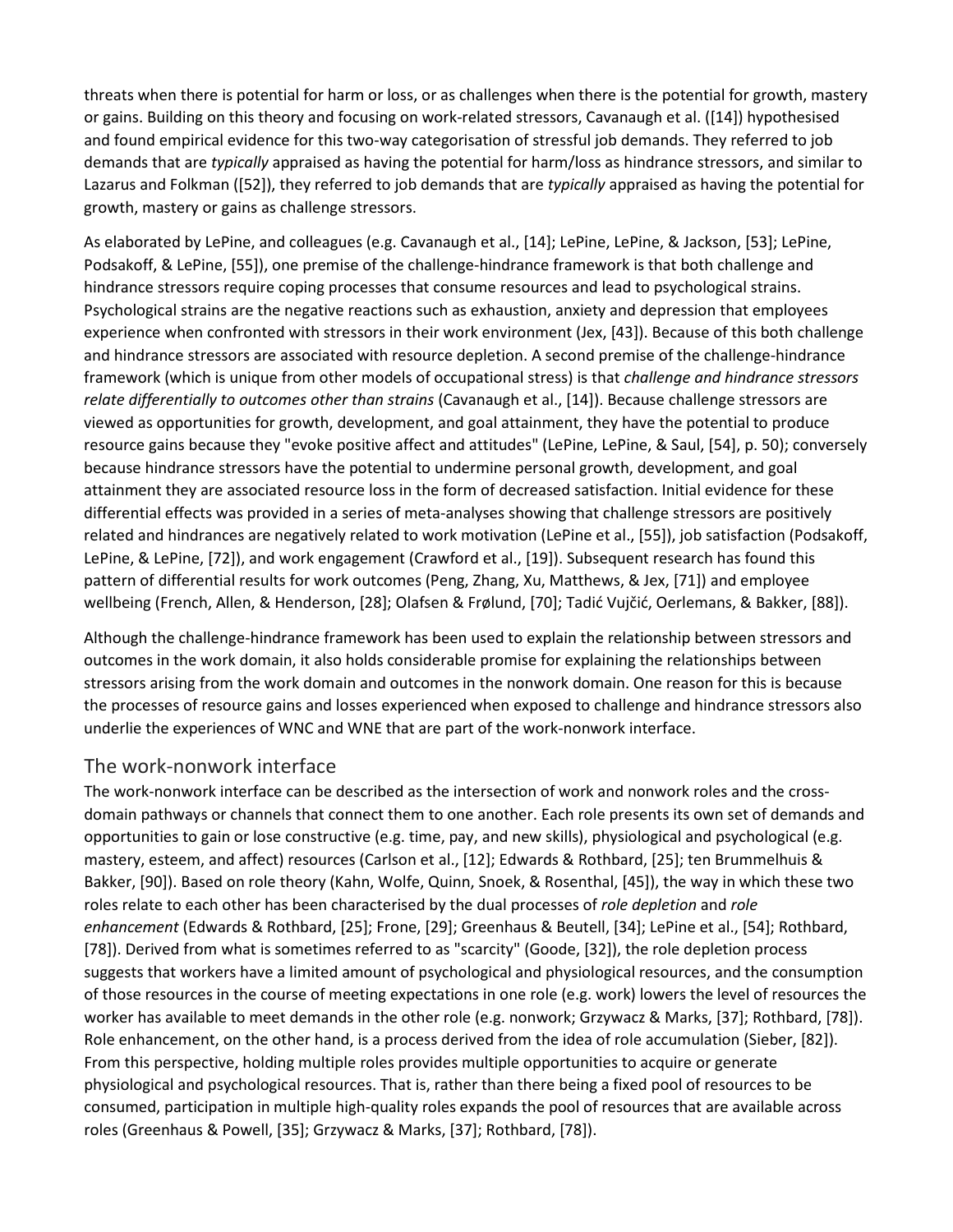#### Work-nonwork conflict and enrichment

These two processes by which resources are depleted and enhanced provide the theoretical groundwork for two conceptually and empirically distinct constructs. The role depletion process explains the potentially detrimental effect of work on nonwork and provides the basis for WNC (Chen & Powell, [15]; Chen et al., [16]). That is, as the fixed amount of resources become divided across roles (scarce) it becomes difficult to meet the competing demands in both roles and inter-role conflict between work and nonwork results (Bellavia & Frone, [7]; Greenhaus & Buetell, [34]). On the other hand, the role enhancement process explains the potentially beneficial effect of work on nonwork (Carlson et al., [12]; Greenhaus & Powell, [35]). That is, participation in the work role generates resources that can improve the quality of life in the nonwork role (Greenhaus & Powell, [35]; Lapierre et al., [50]; Wayne et al., [96]). A number of concepts have been introduced to describe this beneficial effect such as positive spillover (Edwards & Rothbard, [25]; Grzywacz & Marks, [37]; Hanson, Hammer, & Colton, [39]) and work-family facilitation (Carlson et al., [12]; Voydanoff, [94]; Wayne et al., [96]). Although there are subtle differences between them, we adopt the term work nonwork *enrichment* when referring to the overall positive impact that work can have on nonwork (Crain & Hammer, [17]; Lapierre et al., [50]).

In light of these theoretical arguments that resource depletion and enhancement underlie WNC and WNE, theory and research has sought to identify and categorise the resources that potentially link work and nonwork roles to conflict (Edwards & Rothbard, [25]) or enrichment (Greenhaus & Powell, [35]). Combining these perspectives and summarising the empirical research regarding them (e.g. Carlson et al., [12]; Grzywacz & Marks, [37]; Hanson et al., [39]), there is a growing consensus that personal resources include "constructive" or material resources such as pay and new skills, and physiological/psychological resources or affect such as satisfaction (Lapierre et al., [50]; ten Brummelhuis & Bakker, [90]). A number of empirical studies have generally supported the resources identified by these theories (e.g. Carlson et al., [12]; Grzywacz & Marks, [37]; Hanson et al., [39]). Both cross-sectional (Chen & Powell, [15]) and longitudinal studies (Chen et al., [16]) support the notion that resource losses relate to both WNC and resource gains relate to WNE.

#### Affective pathway

Research examining the work-nonwork interface has identified this broader set of potentially role enhancing and depleting resources that may link work and nonwork via WNC and WNE. However, the conceptual foundation for the present study combines this role depletion and role enhancement perspectives (Edwards & Rothbard, [25]; Greenhaus & Beutell, [34]; LePine et al., [54]; Rothbard, [78]) with propositions of the challenge-hindrance stressor framework (Cavanaugh et al., [14]), which is based on the transactional theory of stress (Lazarus & Folkman, [52]). As a result, we focus on the resource, positive work affect, because it reflects key premises of the challenge-hindrance framework and the psychological processes of the transactional theory of stress that underlies it. Although challenge, hindrance, and threat appraisals have subsequently been shown to be conceptually and empirically distinct from the demands that are thought to evoke them (González-Morales & Neves, [31]; Searle & Auton, [79]; Tuckey, Searle, Boyd, Winefield, & Winefield, [91]; Webster, Beehr, & Love, [98]), Cavanaugh et al. ([14]) argue that these appraisals typically occur in response to challenge and hindrance demands. Regarding these appraisals that are theorised to typically occur, Lazarus and Folkman ([52]) call specific attention to the pleasurable psychological states associated with challenge appraisals and the negative psychological states associated with hindrance appraisals. Given the central role of psychological states such as positive affect in this theorising, we focus on the gains/losses of it rather than the material resources that would be generally less well explained by this theory.

The focus on positive work affect as a resource pathway linking work and nonwork is also consistent with the role depletion and role enhancement perspectives and has received empirical support in studies examining the challenge-hindrance framework outside of the work-nonwork literature (e.g. Podsakoff et al., [72]). Positive affect reflects the positive moods and satisfaction as theorised by Edwards and Rothbard ([25]), and it reliably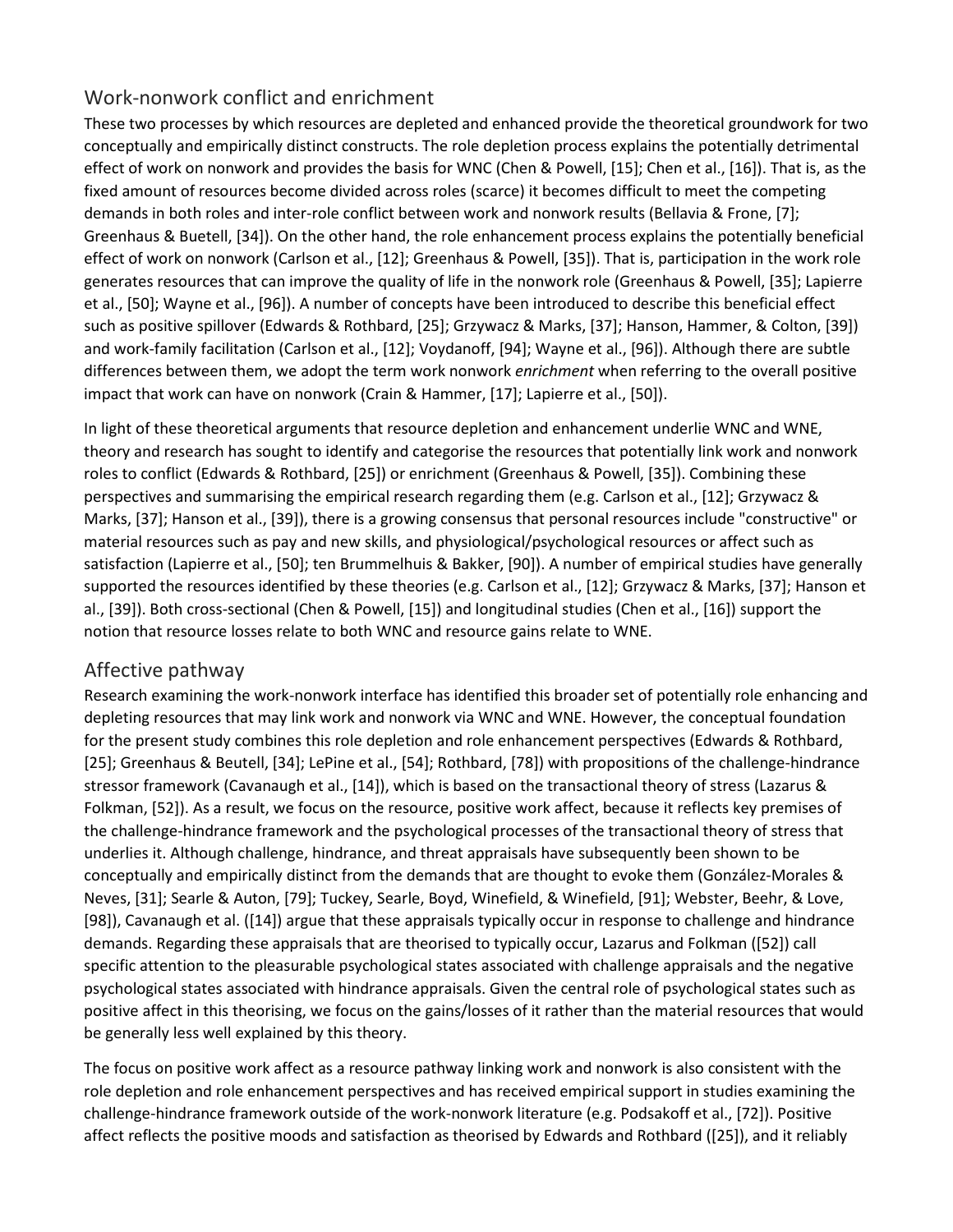emerged as a resource distinct from the others in empirical studies (e.g. Carlson et al., [12]). Chief among constructs representing positive work affect is job satisfaction. Although, as an attitude, job satisfaction has a cognitive component, this evaluation results in an affective reaction. This can be seen in long standing definitions of job satisfaction such as that by Locke ([59]) who defined job satisfaction as a "positive emotional state resulting from the appraisal of one's job or job experiences" (p. 1304), and widely used measures that define it "as the feelings a worker has about his job" (Smith, Kendall, & Hulin, [83], p. 100). Items referring to satisfaction with one's job are also included in measures that assess worker's affective reactions to their jobs (i.e. Van Katwyk, Fox, Spector, & Kelloway, [92]).

#### Strain pathway

We also include strain as a pathway linking work and nonwork roles via WNC and WNE. As noted earlier, psychological strains include exhaustion, anxiety and depression that employees experience when confronted with stressors (Jex, [43]). Including strain is again informed by both the challenge-hindrance stressor framework (Cavanaugh et al., [14]), and the role depletion and role enhancement perspectives drawn from role theory applied to the work-family interface (Edwards & Rothbard, [25]; Greenhaus & Beutell, [34]; LePine et al., [54]; Rothbard, [78]). From the challenge-hindrance perspective, strains result from both challenge and hindrance stressors. They also play an important linking role in the relationship between challenges and hindrances and behavioural outcomes in the work domain such as turnover (Podsakoff et al., [72]), job performance (LePine et al., [55]; Li, Chen, & Lai, [57]) and organisational citizenship behaviour (Rodell & Judge, [76]).

From the role depletion and enhancement perspectives, strains are considered resource depleting because they "reflect a reduction of physical energy and mental capacity" of a worker (LePine et al., [54], p. 49). The idea that challenge and hindrance stressors produce strain has been supported in studies examining the relationship of challenge and hindrance stressors in the work domain to strains such as anxiety and depression (Podsakoff et al., [72]), emotional exhaustion (Webster et al., [98]; Yao, Jamal, & Demerouti, [101]), somatic complaints (Kim & Beehr, [48]) and health risk behaviours (French et al., [28]). Meta-analyses of both cross-sectional (Aamstad, Meier, Fasel, Elfering, & Semmer, [1]) and longitudinal studies (Nohe, Meier, Sonntag, & Michel, [69]) have found that these types of strains arising from the work-role are predictive of WNC. In addition, strain in the form of emotional exhaustion has been found to mediate the relationship between job demands and WNC (Hall, Dollard, Tuckey, Winefield, & Thompson, [38]).

In summary, challenge and hindrance stressors have been linked to outcomes via the resource gain and loss mechanisms associated with them (LePine et al., [54]). Hindrance stressors are associated with resources loss both in terms of increased strains and lower affective resources. However, challenge stressors are associated with resources loss in one respect (i.e. increased strain) and resource gains in another respect (i.e. increased affective resources). Resource gains/losses along cross-domain affective and strain pathways have been theorised to underlie the experience of WNC and WNE, which, in turn, relate to important outcomes in the nonwork domain (ten Brummelhuis & Bakker, [90]).

# Hypothesised model

The conceptual foundation for our model rests on the integration of propositions from the challenge-hindrance framework (Cavanaugh et al., [14]) and the role depletion and role enhancement perspectives derived from role theory as applied to the work-nonwork interface (e.g. Chen & Powell, [15]; Chen et al., [16]). Many studies have examined the relationship between stressful job demands and outcomes. Most commonly by assuming that job demands only lead to negative outcomes in the nonwork domain (Kossek et al., [49]; Lapierre et al., [50]). An important point of departure in the present study is our use of the challenge-hinderance framework. That framework contends that job stressors differentially relate to outcomes. Research has supported this contention for work-related outcomes (Podsakoff et al., [72]; Rodell & Judge, [76]) but has not determined if these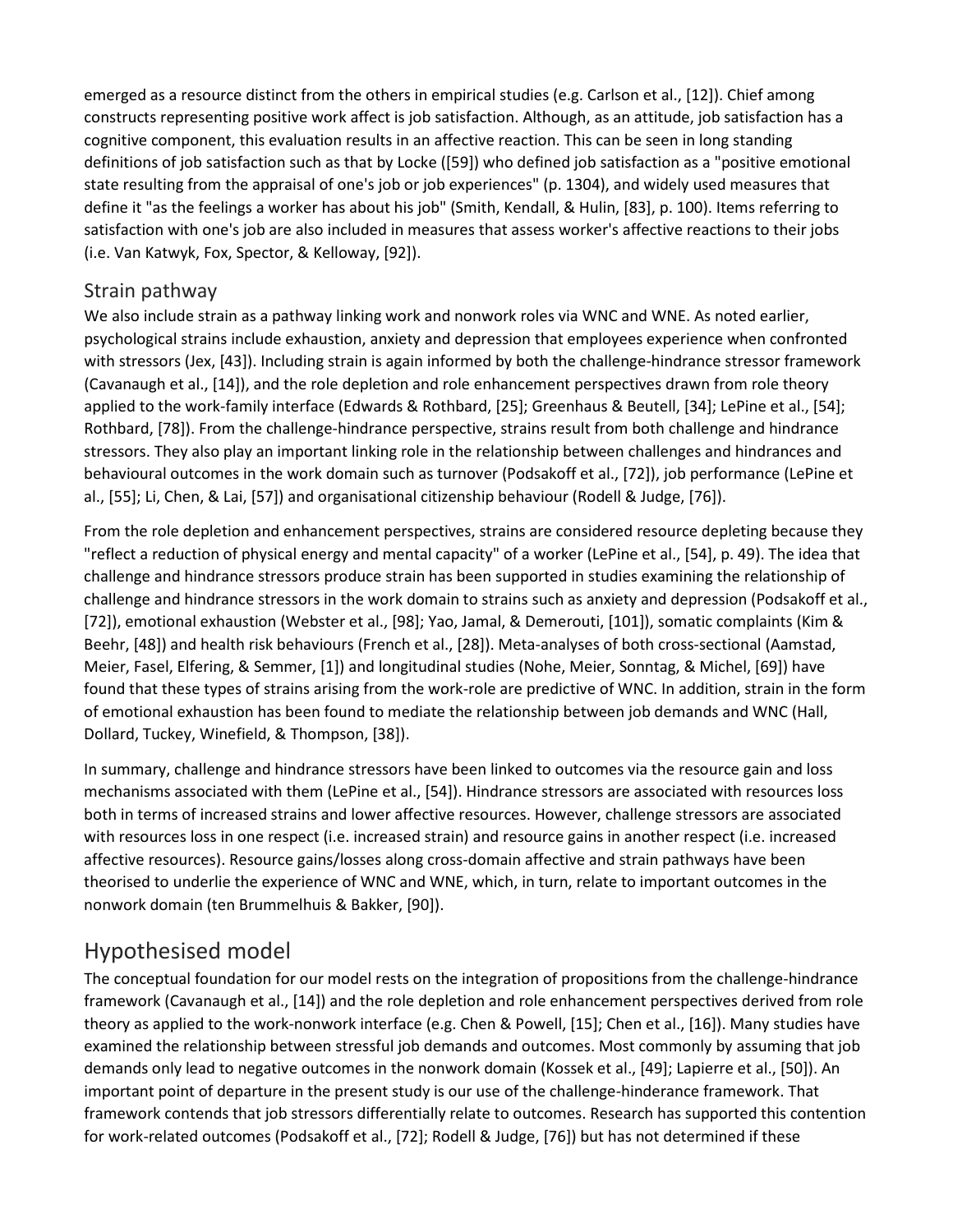differential effects extend to nonwork outcomes. By combining theory from the literature on the relationships between work and nonwork (role enhancement and depletion) we propose and test whether theorising from the challenge-hindrance framework also generalises to the work-nonwork interface. We examine the indirect relationships between challenge and hindrance stressors and the nonwork satisfaction via the gains and losses associated with the positive work affect and strain pathways that link work and nonwork as would be predicted by the role depletion and enhancement perspective.

As can be seen in Figure 1, which shows the hypothesised model (and its results), we begin by proposing that challenge and hindrance stressors are related directly to WNC and WNE. Consistent with much past research in the area of WNC (e.g. Byron, [10]; Eby et al., [24]; Michel et al., [63]) we would expect that, as stressors, both challenges and hindrances are positively related to WNC. However, unlike this previous research and informed by the challenge-hindrance framework, we contend that not all stressors relate to WNC in the same manner. More specifically, based on research applying the challenge-hindrance framework in the work domain (Crawford et al., [19]; Dawson, O'Brien, & Beehr, [21]; LePine et al., [55]) we argue that challenge stressors are relatively less detrimental than hindrance stressors. Thus, we would expect that challenge stressors would have a weaker positive relationship to WNC than hindrances.



Figure 1. Hypothesised model relating challenge and hindrance stressors to the nonwork domain.

Note: Results of final structural model. Harmonic mean = 13,365. Standardised parameter estimates for the structural model. (CS) represents direct effect of challenge stressors; (HS) represents direct effect of hindrance stressors; (PWA) represents direct effect of positive work affect; WNC=work to nonwork conflict; WNE=work to nonwork enrichment. \*  $p < .05$ , \*\* $p < .01$ .

With regard to WNE, past research is somewhat more mixed with some studies finding negative relationships between stressors and WNE (Voydanoff, [94]) and others having found positive relationships between stressors and WNE (Kacmar, Crawford, Carlson, Ferguson, & Whitten, [44]). According to the challenge-hindrance framework these mixed results may reflect the fact that hindrance stressors have detrimental effects whereas challenge stressors may have positive effects on favourable outcomes. This pattern of results has been found for a number of outcomes in the work domain such as engagement (Crawford et al., [19]) and job performance (LePine et al., [55]) and for general wellbeing (Tadić Vujčić et al., [87]; Widmer, Semmer, Kälin, Jacobshagen, & Meier, [99]). Extending this logic to the work-nonwork interface, we expect that challenges stressors will have a positive relationship with WNE and hindrance stressors will have a negative relationship with WNE.

*Hypothesis 1*: Challenge stressors will have a weaker positive relationship to WNC than hindrance stressors.

*Hypothesis 2*: Challenge stressors will be positively related to WNE (H2a) whereas hindrance stressors will be negatively related to WNE (H2b).

The remaining relationships shown in Figure 1 focus on linking challenge and hindrance stressors to nonwork satisfaction via the affect and strain pathways, WNC and WNE. It should be noted that the set of paths shown in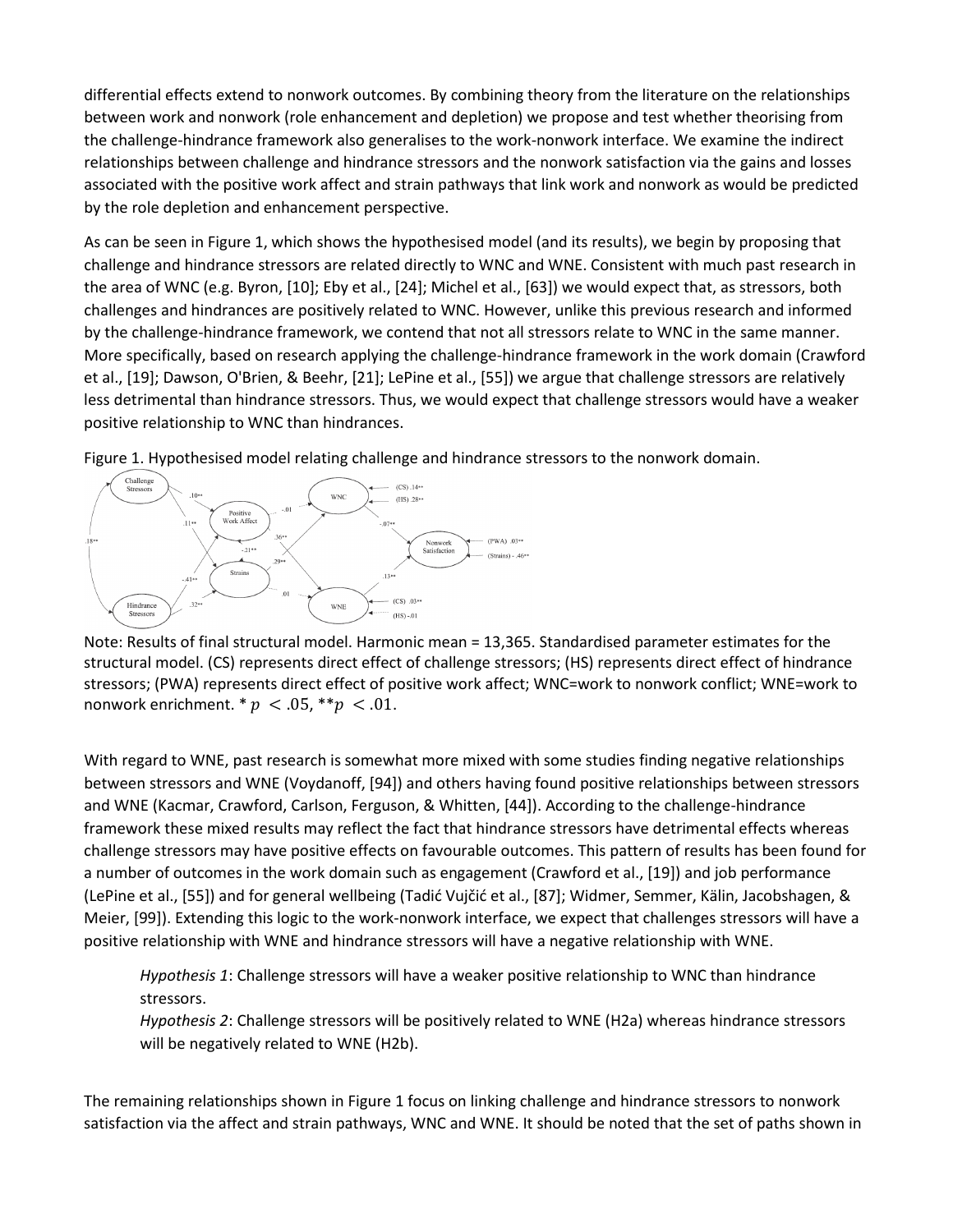Figure 1 implies that the relationships from challenge and hindrance stressors to nonwork domain satisfaction are indirect (via gains and losses associated with positive work affect, strains, WNC and WNE) and these indirect relationships are reflected in our hypotheses.

#### Positive work affect

According to the challenge-hindrance framework one route by which we would expect challenge stressors to relate positively and hindrance stressors to relate negatively to nonwork domain satisfaction via depletion and enhancement is along the affective pathway linking stressors to WNC and WNE. The affective pathway involves the emotions, moods and attitudes stemming from demands in the work domain that we collectively refer to as positive work affect. It has long been argued that affect, for example in the form of satisfaction can spillover from the work role to the family role and that as such it is an important linking mechanism between work and nonwork (Greenhaus & Powell, [35]; LePine et al., [54]). Given that challenge stressors have the potential for growth and the attainment of goals, they have been shown to produce positive affect at work in the form of eagerness, excitement, and motivation (Crawford et al., [19]; Olafsen & Frølund, [70]), positive emotions (Rodell & Judge, [76]), and job satisfaction (Podsakoff et al., [72]). Further, research shows that these positive affective states arising from job demands are related to life satisfaction (Widmer et al., [99]).

Viewed from the role enhancement perspective (Grzywacz & Marks, [37]; LePine et al., [54]; Rothbard, [78]), we posit that challenge stressors are associated with a gain of affective resources that are produced in the work domain. These affective resources can then be deployed to meet demands in the nonwork domain thereby reducing the experiences of WNC and increasing the experiences of WNE. Taken together, theory underlying the challenge-hindrance framework (Cavanaugh et al., [14]) and role enhancement perspective would suggest a positive indirect serial process relates challenge stressors to nonwork satisfaction. That is, challenge stressors increase affective resources generated in the work role. As a resource, this positive work affect can be made available to help decrease WNC and increase WNE. Lower WNC and higher WNE can, in turn, result in higher nonwork satisfaction. In contrast to this, theory indicates that relationship between hinderance stressors and nonwork satisfaction is a negative indirect serial process better explained by the role depletion perspective (Bellavia & Frone, [7]; Frone, [29]; Greenhaus & Beutell, [34]). Hinderance stressors undermine growth and goal attainment, and in doing so they do not produce gains of affective resources, but instead result in a lower level of positive work affect. Having less positive work affective as a resource to deploy outside of work likely results in higher levels of WNC and lower levels of WNE, which ultimately leads to lower nonwork satisfaction.

The idea that challenge stressors relate positively, and hindrance stressors relate negatively, to nonwork outcomes via positive work affect was proposed by LePine et al. ([54]), but not empirically tested. Some empirical evidence for this proposition however, comes from studies that have shown that positive work affect is related to both WNC (Britt & Dawson, [8]; Frone, Yardley, & Markel,[30]) and WNE (Daniel & Sonnentag, [20]), and that WNC and WNE have been shown to relate to outcomes in the nonwork domain (Ilies, Wilson, & Wagner, [42]; McNall, Nicklin, & Masuda, [61]). Based on these theoretical arguments and past research we hypothesise:

*Hypothesis 3*: Challenge stressors will have a positive indirect relationship with nonwork satisfaction through positive work affect and reported experiences of WNC and WNE. *Hypothesis 4*: Hindrance stressors will have a negative indirect relationship with nonwork satisfaction through positive work affect and reported experiences of WNC and WNE.

#### Strain

As stressors arising from the work role, both challenges and hindrances lead to strains because employees must engage in coping processes when confronted with stressful work demands (Cavanaugh et al., [14]). These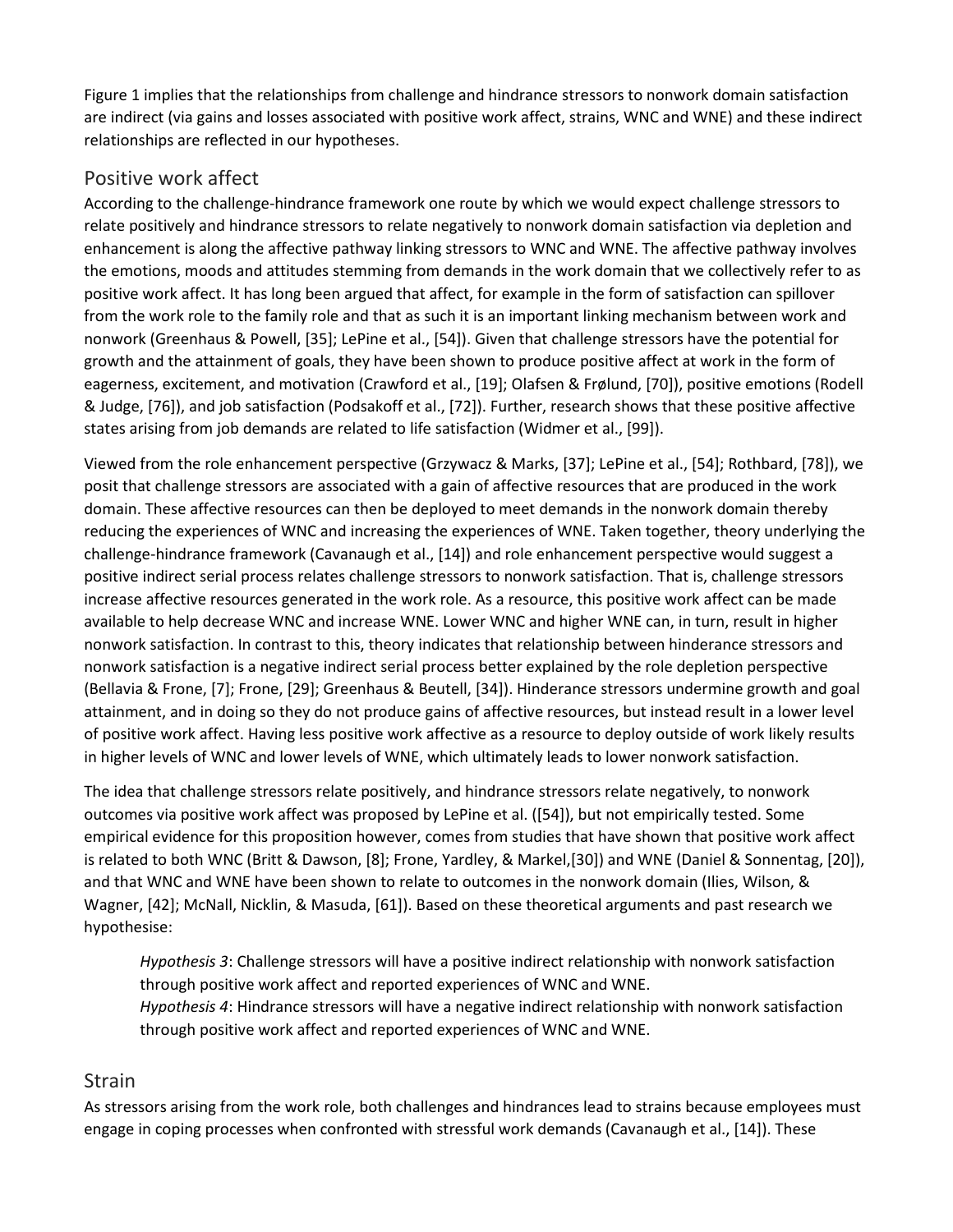processes consume resources through physiological (e.g. activation of the autonomic nervous system; Taylor, [89]) and psychological mechanisms (e.g. increased effort and self-regulation; Muraven, Tice, & Baumeister, [66]). A number of studies have found that the experience of both challenges and hindrances at work can lead to strains including burnout (Yao et al., [101]) and one of its key indicators emotional exhaustion (Dawson et al., [21];), anxiety, depression (Crane & Searle, [18]) and physical symptoms (Webster et al., [98]).

The role depletion perspective would argue that the resource loss occurring as a result of strain represents an important mechanism linking work and nonwork because strains reduce the level of resources available to be deployed in the nonwork domain (Grzywacz & Marks, [37]; Hanson et al., [39]). In support of this assertion, studies have shown that strains reliably predict WNC (Nohe et al., [69]) and that the loss of resources associated with strains relate to both WNC and WFE (Chen et al., [16]). In this way, challenge and hindrance stressors are likely to lead to both higher levels of WNC and lower levels of WNE, which ultimately impairs nonwork satisfaction.

*Hypothesis 5*: Challenge stressors will have a negative indirect relationship with nonwork satisfaction through strain and reported experiences of WNC and WNE.

*Hypothesis 6*: Hindrance stressors will have a negative indirect relationship with nonwork satisfaction through strain and reported experiences of WNC and WNE.

In addition to suggesting that challenge stressors and hindrance stressors are differentially related to outcomes such as job performance, the challenge-hindrance framework also suggests that even the same job demand (i.e. a challenge stressor) can have differing and seemingly competing effects on the same outcome (Crawford et al., [19]). That is, challenge stressors can have positive effects on outcomes through their relations with positive affect, while at the same time having negative effects on those same outcomes through their relationship with strain. In the context of the work-nonwork interface and explained in terms of role enhancement and depletion perspectives, challenge stressors are associated with enhanced resources (gains) in terms of positive affect, which relate to lower WNC and higher WNE, that in turn relate favourably to outcomes in the nonwork domain. For example, a worker may be given responsibility for a challenging assignment, the completion of which may lead to greater recognition. This challenge stressor can result in a higher level of job satisfaction that spills over to the nonwork domain thereby reducing WNC and increasing WNE and leading to favourable outcomes in the nonwork domain. Simultaneously however, that same challenge stressor can also deplete resources (loss) through the experience of strains, which relate to higher WNC/lower WNE. These, in turn, relate to unfavourable nonwork domain outcomes. For example, when the exhaustion associated with completing a challenging assignment makes it more difficult engage in nonwork activities resulting in higher WNC/lower WNE and lower life satisfaction.

With the co-occurrence of these two potentially countervailing effects resulting from the same challenge stressor it is unclear whether the enhancement and depletion processes result in either a net positive (gain) or negative (loss) relationship with nonwork domain outcomes. In the empirical literature on challenge and hindrance stressors some evidence suggests that in the workplace, challenges tend to have a stronger positive relationship with favourable outcomes such as engagement than negative outcomes such as strain (Crawford et al., [19]; Karatepe, Beirami, Bouzari, & Safavi, [46]). Further, when considering the relationship between challenge stressors and work domain outcomes such as job performance, some studies have found that the positive indirect relationship between challenge stressors via motivation was stronger than the negative indirect effect of challenge stressors via strain (LePine et al., [55]). Indeed, Podsakoff et al. ([72]) asserted that the positive affect resulting from challenge stressors is strong enough to offset the negative effects resulting from strain. In one of the few studies that examined an off-job behaviour, Calderwood and Ackerman ([11]) found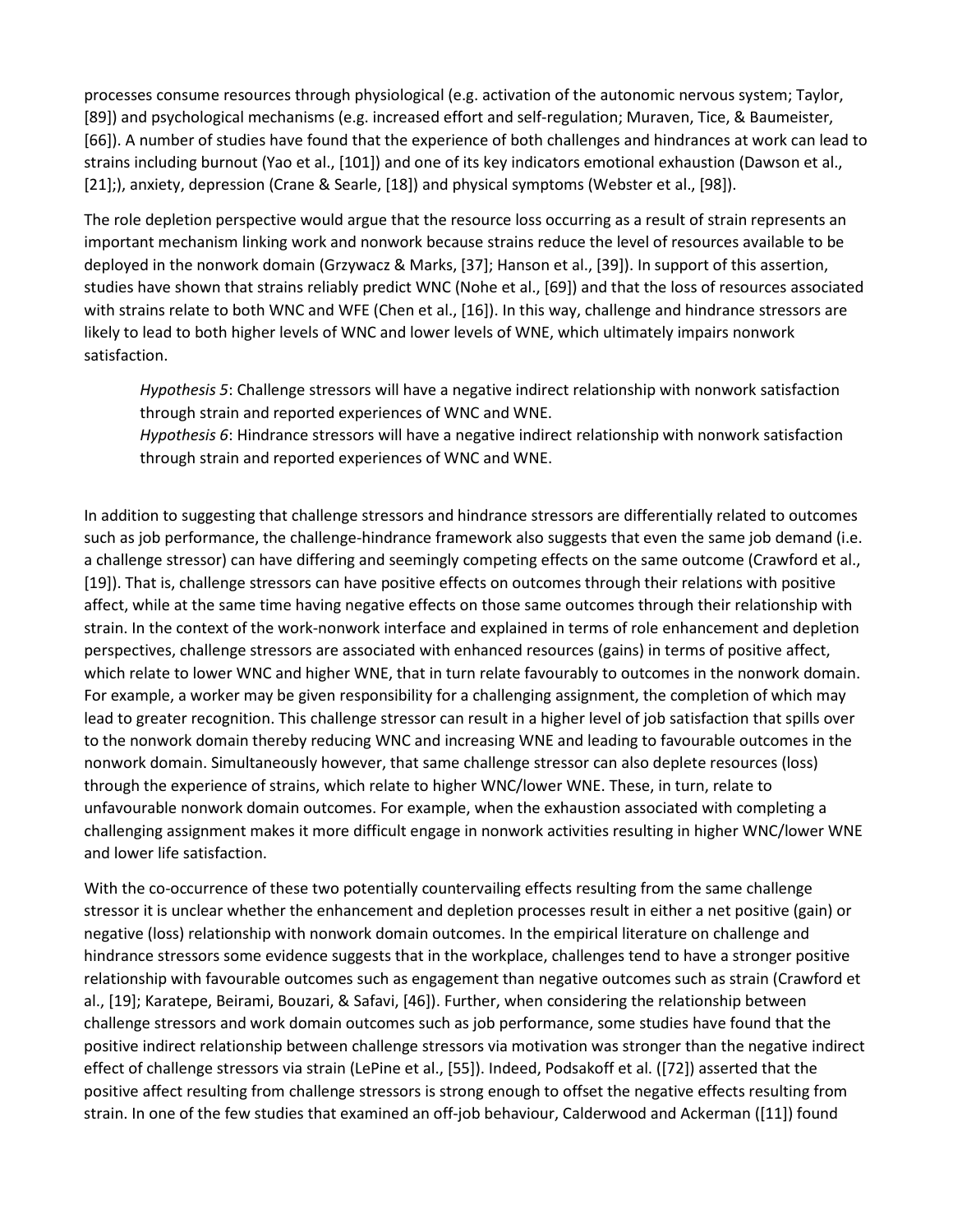that workers who experienced challenge stressors during the day were less likely to drive in an unsafe manner during their after-work commute, presumably as a result of challenge stressors effects on strain and affect.

For hindrance stressors, their relationship to nonwork outcomes is more theoretically straight forward than for challenge stressors. According to theory, hindrance stressors are expected to result in unfavourable outcomes. For example, a worker may experience a hindrance stressor at work such as role conflict that prevents goal accomplishment resulting in lower job satisfaction and increased exhaustion (strain). From the perspective of role enhancement and depletion, both the reduced positive work affect and increased strain represent resource loss. These resources are then unavailable in the nonwork domain, resulting in higher WNC and lower WNE and ultimately, unfavourable outcomes. Studies of the challenge-hindrance framework consistently support the notion that hindrance stressors result in higher strains and lower work attitudes (e.g. Crane & Searle, [18]). Although studies examining hindrance stressors commonly include both strains and job affect, formal comparisons of the strength of relationship of hindrances to strains and the relationship of hindrances to workrelated affect are rarely conducted. Still, based on theory we hypothesised the following:

*Hypothesis 7*: The positive indirect relationship between challenge stressors and nonwork satisfaction through positive work affect and WNE will be stronger than the negative indirect relationship between challenge stressors and nonwork satisfaction through strain and WNC. *Hypothesis 8*: The negative indirect relationship between hindrance stressors and nonwork satisfaction through strain and WNC will be stronger than the negative indirect relationship between hindrance

stressors and nonwork satisfaction through positive work affect and WNE.

# Method

#### Literature search and inclusion criteria

We used a threefold strategy for identifying relevant articles for the study. In the first step, we conducted a search on the PsychINFO, Business Source Complete, Sociological Abstracts, and Google Scholar databases through March 2017 by coupling keywords for stressors and work-nonwork variables. Stressor keywords included stress, stressor, demands, distress, hassles, eustress, workload, responsibilities, role ambiguity, role conflict, overload, abusive supervision, interpersonal conflict, and politics. Work-nonwork keywords included work, nonwork, family, enrichment, facilitation, enhancement, spillover, conflict, and interference. Following the approach by LePine et al. ([55]) and Podsakoff et al. ([72]), we limited our search to 35 peer-reviewed journals to keep the search process manageable. The journals included those 22 journals used by previous metaanalyses on challenge and hindrance stressors (see LePine et al. and Podsakoff et al.). In the second step, we added 13 additional journals that reported empirical articles on stressor and work-nonwork relationships. These 13 journals were identified by examining the reference lists of recent reviews and meta-analyses that focused on work to family interference and enrichment (e.g. Crain & Hammer, [17]; Eby et al., [24]). A complete list of journals can be obtained from the corresponding author. Third, we sent a request for unpublished studies to three listservs including two from the Academy of Management (Organizational Behavior Division List and Human Resources Division List), and the Society for Occupational Health Psychology List. We did receive some unpublished studies, but only one met the criteria for inclusion in the meta-analysis.

To be included in the meta-analysis, the study had to meet five criteria. First, studies had to be empirical, and report a correlation coefficient or statistics that could be used to compute a correlation coefficient. Second, studies had to be written in English albeit the sample could be from any country. Third, studies had to include a measure of WNC, interference, or a similar construct depicting a negative interaction from work to nonwork and/or a measure of WNE, facilitation, enhancement, or a similar construct depicting a positive interaction from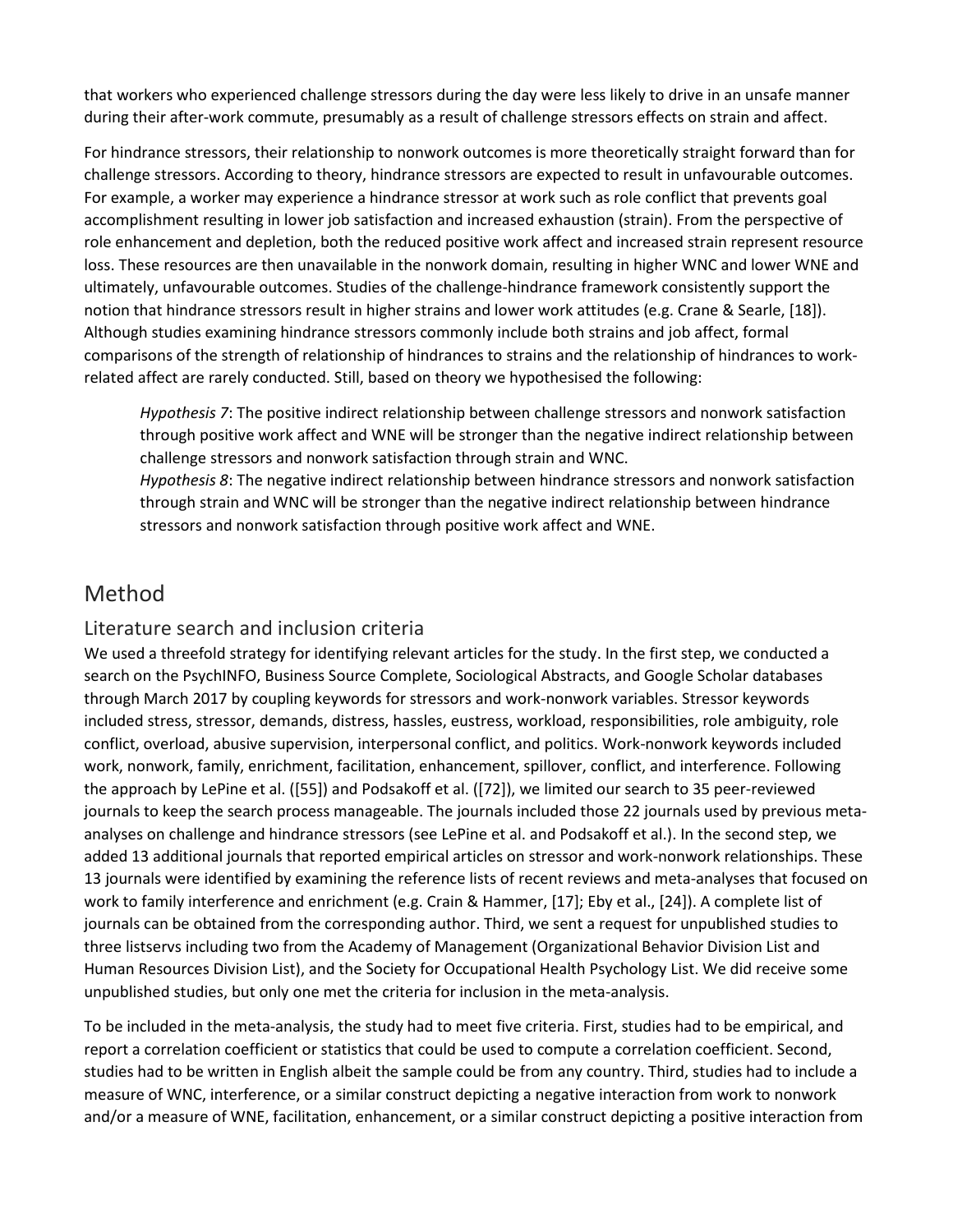work to nonwork. Fourth, studies had to specify the direction of work-nonwork conflict or work-nonwork enrichment as WNC or WNE. Studies that did not specify the direction, or used measures of nonwork conflicting with work, nonwork enriching work, or global measures of work-nonwork conflict or work-nonwork enrichment were not included. Last, studies had to include a relationship between a stressor and a measure of WNC and/or WNE. In total, the final database included 232 independent samples from 163 articles. A complete list of the studies is available from the corresponding author.

#### Coding of studies

The studies were independently coded by the authors (interrater agreement was 91% across all studies). After a discussion of the original article all discrepancies were reconciled. The information that was collected from each study included the relevant effect size information, the sample size, and reliability coefficients for the measures. When studies included multiple measures of a relevant construct we computed a composite correlation using Hunter and Schmidt's ([40], p. 459) formula to account for within-study correlations, as opposed to averaging the correlations. Table 1 provides a list of variables and how they were coded.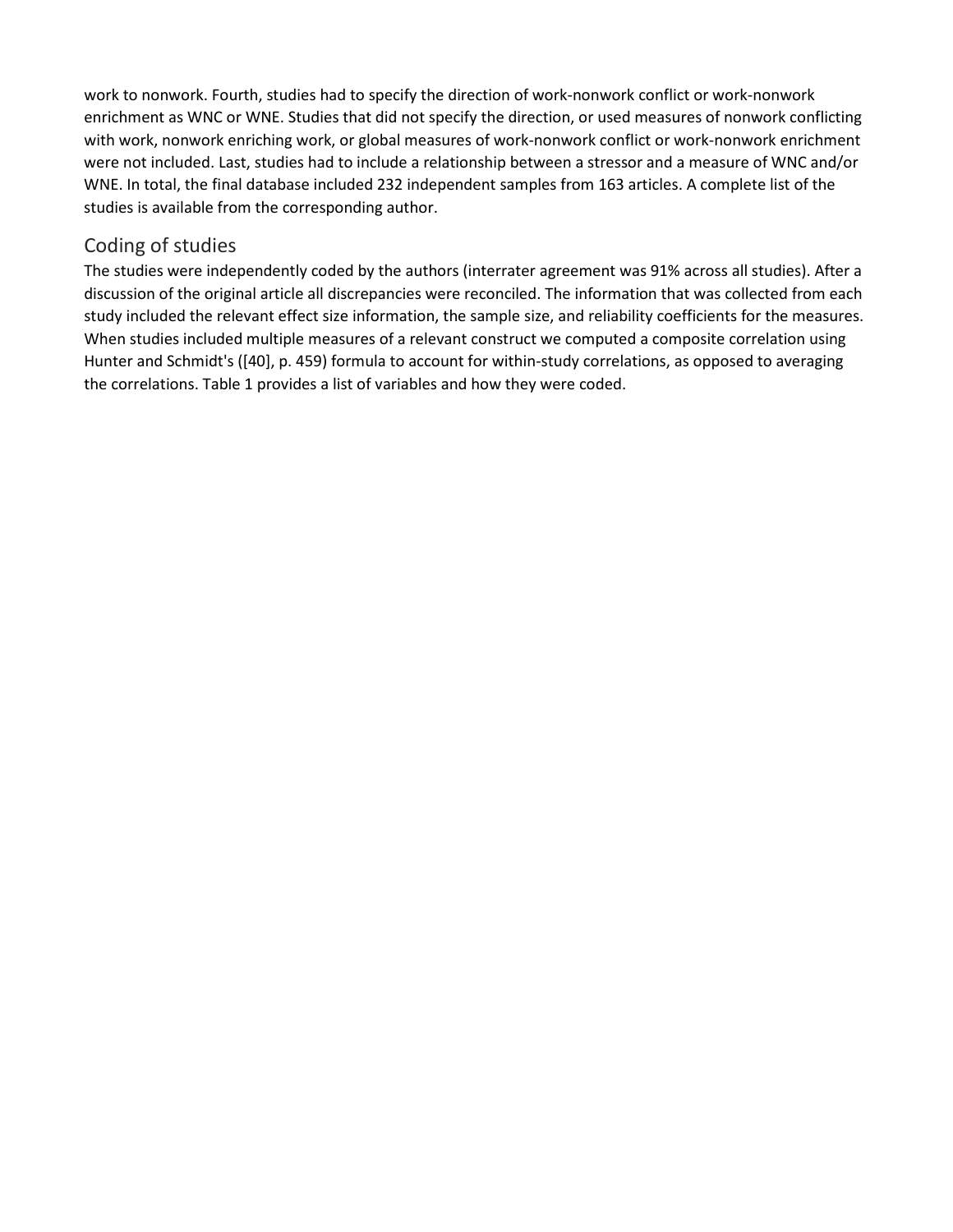#### Table 1. Coding of study variables.

| <b>Stressors</b>                                                                                                                                                                                             | Positive work affect                                                                                 | <b>Strains</b>                                                                                                                                                   | Work-nonwork interface                                                                                                                      | <b>Nonwork</b><br>satisfaction                                            |
|--------------------------------------------------------------------------------------------------------------------------------------------------------------------------------------------------------------|------------------------------------------------------------------------------------------------------|------------------------------------------------------------------------------------------------------------------------------------------------------------------|---------------------------------------------------------------------------------------------------------------------------------------------|---------------------------------------------------------------------------|
| <b>Challenge Stressors Hours</b><br>overtime Hours worked Job/work<br>time demands Pressure to<br>complete tasks Workload Work<br>time commitments Work<br>responsibility                                    | Job satisfaction<br>Positive emotional<br>state Work positive<br>affect (state) Work<br>satisfaction | <b>Anxiety Burnout</b><br>Depersonalisation Depression<br><b>Emotional exhaustion Fatigue</b><br><b>Frustration Health complaints</b><br>Illness Mental/physical | Work-Nonwork Conflict Conflict<br>Interference Negative spillover Work-<br>Nonwork Enrichment Enhancement<br><b>Enrichment Facilitation</b> | Family<br>satisfaction<br>Home<br>satisfaction<br>Marital<br>satisfaction |
| Hindrance Stressors Work role<br>stress (ambiguity, overload,<br>conflict) Work constraints Work<br>hassles Interpersonal conflict<br>Supervisor-related stress<br>Organisational politics Job<br>insecurity |                                                                                                      | symptoms Tension                                                                                                                                                 | Positive spillover                                                                                                                          |                                                                           |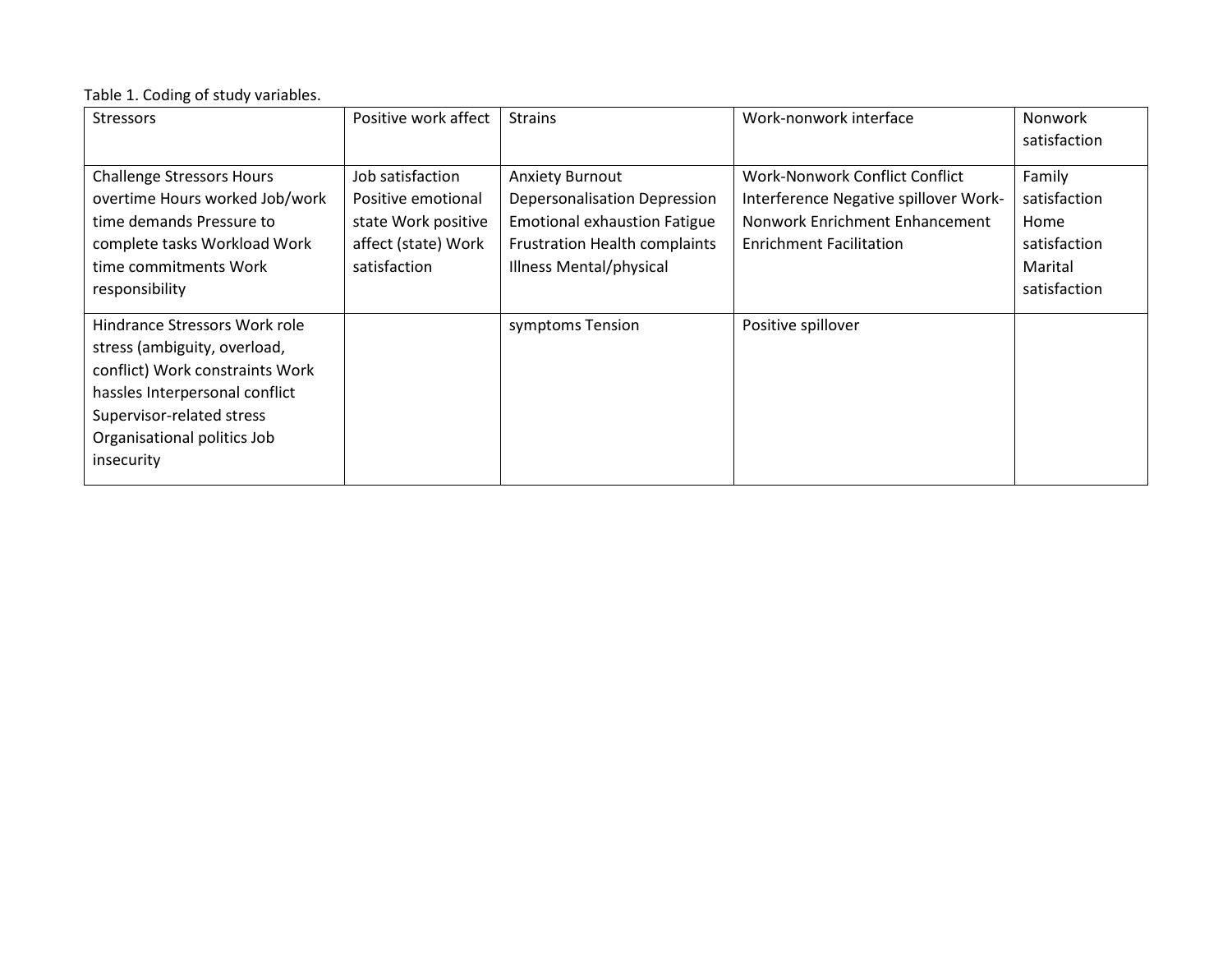*Stressors*: With respect to the stressor variables, we coded stressor measures as either challenges or hindrances. This dual-stressor framework has been validated by previous qualitative and quantitative research (e.g. Cavanaugh et al., [14]; LePine et al., [55]; Podsakoff et al., [72]). Challenge stressors included measures of level of attention required by job/role, job responsibility, time pressure, time commitments, and quantitative and subjective workload. Hindrance stressors included measures of role ambiguity, role conflict, role overload, situational constraints, hassles, interpersonal conflict, abusive supervision, organisational politics, and job insecurity. Stressor measures that included both challenge and hindrance items were not included in the analysis.

*Positive work affect*: Measures of positive work affect included measures of positive state-based work affect, work satisfaction, overall job satisfaction, and composites of job satisfaction facets including supervision, pay, and promotion satisfaction. If a study measured satisfaction for more than one aspect of the work domain, we calculated the correlation between the composite of satisfaction measures using Hunter and Schmidt's ([40], p. 459) formal for composite correlations.

*Strains*: Measures of strains included anxiety, burnout, depression, depersonalisation, exhaustion, fatigue, frustration, health complaints, illness, mental and physical symptoms, and tension. When studies reported more than one strain, as many did, we calculated the composite correlation among the effect sizes using the same method that was used for positive work affect.

*Work-Nonwork Conflict (WNC)*: Measures of WNC included work conflicting with nonwork/family, work interfering with nonwork/family, and negative work to nonwork/family spillover. When multiple facets of WNC (e.g. time, strain, and behaviour) were measured in a single study we calculated composite effect sizes prior to meta-analytic examination using Hunter and Schmidt's ([40]) formula.

*Work-Nonwork Enrichment (WNE)*: Measures of WNE included work enriching nonwork/family, work facilitating nonwork/family, work enhancing nonwork/family, and positive work to nonwork/family spillover. Similar to WNC, when multiple facets of WNE (e.g. affect and capital) were measured in a single study (e.g. Masuda, McNall, Allen, & Nicklin, [60]) we calculated composite effect sizes prior to meta-analytic examination using Hunter and Schmidt's ([40]) formula.

*Nonwork Satisfaction*: Nonwork satisfaction included measures of family-, marital- and home- satisfaction. When more than one dimension of nonwork satisfaction was measured, a composite was calculated in the same manner as the other variables in the model (i.e. Hunter & Schmidt, [40]).

#### Meta-analytic procedure

Prior to testing the hypotheses, we conducted a meta-analysis following the procedures developed by Hunter and Schmidt ([40]). First, for each primary study we corrected for sampling and measurement error for both the predictor and criterion. Next, we computed the sample-size weighted average corrected correlation ( $\rho$ ), and calculated the 95% confidence intervals  $(CI)$  around the corrected correlations. We report these as well as the number of studies  $(k)$ , the cumulative sample size  $(N)$ , the standard deviation of the corrected meta-analytic correlations ( $SD<sub>0</sub>$ ), credibility intervals (CV), and Q statistic. The meta-analytic procedures proposed by Hunter and Schmidt ([40]) were used to correct correlations for unreliability and to account for the effects of sampling error on the variance of the correlations.

In order to test for publication bias we calculated Rosenthal's ([77]) Fail-safe  $N$  index, which is one of the more widely used techniques (Sutton, Song, Gilbody, & Abrams, [86]). This approach involved computing a combined *p*-value for all studies included in each meta-analysis to determine how many additional studies with a zero effect would be necessary to create a nonsignificant *p* value. Results showed that for the relationships between challenge stressors and all downstream variables would require a considerably large number of missing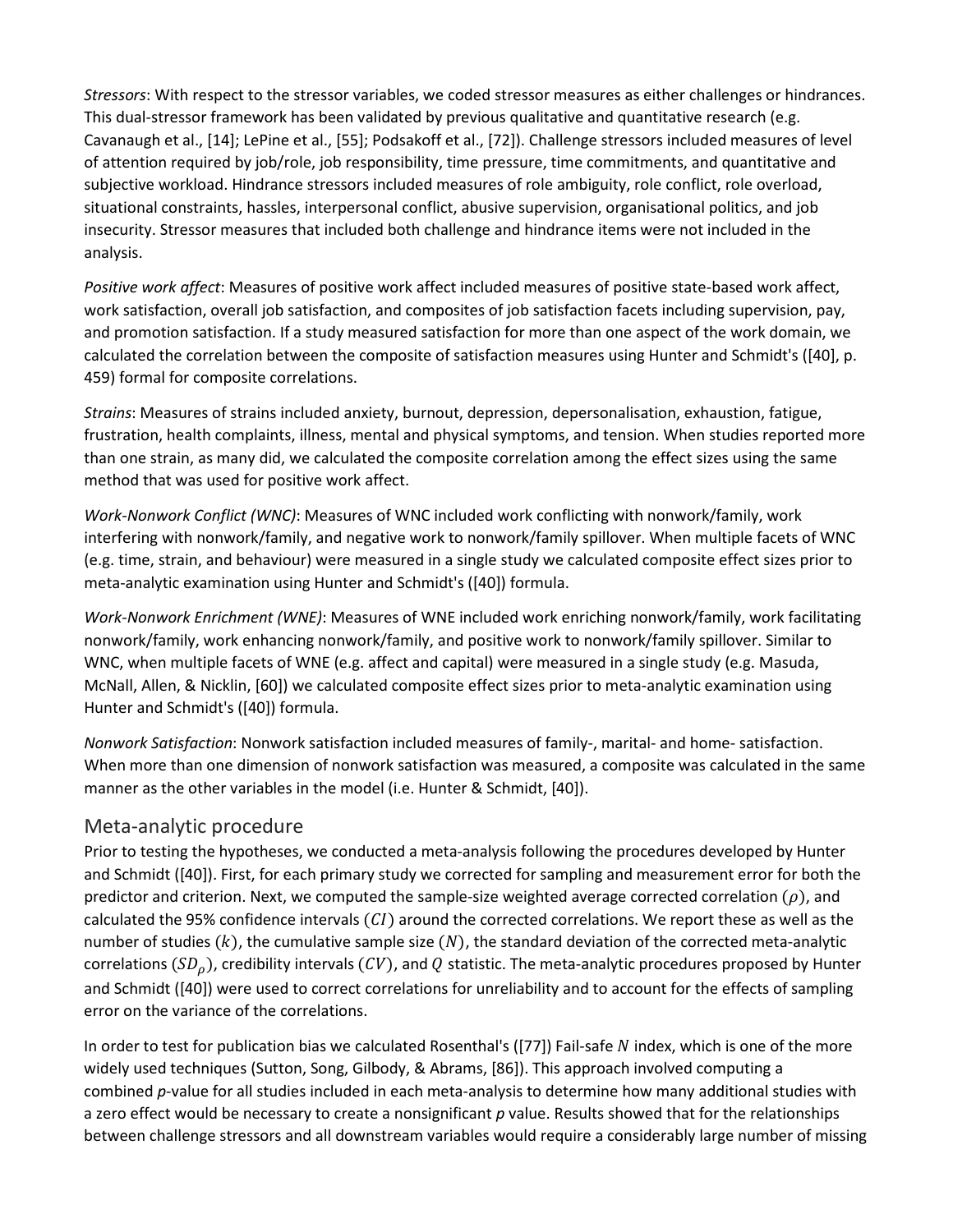samples that average no effect to erase the significance of their relationship at the 5% confidence interval [(523) positive work affect; (7304) strain; (288,192) WNC; (310) WNE; (208) nonwork satisfaction]. Each of the figures is considerably larger than the samples that were uncovered by the search. Similarly, for hindrance stressors, it would require a substantially larger number of samples that average no effect than found in the search to erase the significance at the 5% level of confidence: [(3325) positive work affect; (11,453) strain; (146,821) WNC; (902) WNE; (275) nonwork satisfaction]. These results suggest that publication bias was not a major problem with this dataset.

#### Results

Table 2 provides the meta-analytic results of the analyses distinguishing between challenge and hindrance stressors. Although challenges and hindrances were shown to have positive relationships with strains ( $\rho =$ .17,  $p < .01$ ;  $\rho = .34$ ,  $p < .05$ , respectively) and WNC ( $\rho = .24$ ,  $p < .05$ ;  $\rho = .41$ ,  $p < .05$ , respectively), they have opposing relationships with positive work affect and WNE. That is, challenge stressors were positively related to positive work affect ( $\rho = .03$ ,  $p < .05$ ) and WNE ( $\rho = .04$ ,  $p < .05$ ) and hindrances were negatively related to positive work affect ( $\rho = -.39$ ,  $p < .05$ ) and WNE ( $\rho = -.13$ ,  $p < .05$ ), thus providing support for the challenge-hindrance stressor framework perspective. With regard to nonwork satisfaction, hindrance stressors had a negative relationship ( $\rho = -.14$ ,  $p < .05$ ), and contrary to our prediction, challenge stressors also had a negative relationship ( $\rho = -.05$ ,  $p < .05$ ) with nonwork satisfaction.

| Criterion and stressor      | k   | N       | $\boldsymbol{r}$ | $\rho$ | $SD_{\rho}$ | 95%CI          | 80%CV          | Q         |
|-----------------------------|-----|---------|------------------|--------|-------------|----------------|----------------|-----------|
| Positive work affect        |     |         |                  |        |             |                |                |           |
| Challenge stressor          | 48  | 71,880  | .03              | .03    | .08         | [.01, .06]     | $[-.07, .14]$  | 428.13**  |
| Hindrance stressor          | 19  | 5084    | $-.33$           | $-.39$ | .17         | $[-.47, -.31]$ | $[-.60, -.17]$ | 150.10**  |
| <b>Strains</b>              |     |         |                  |        |             |                |                |           |
| Challenge stressor          | 51  | 21,107  | .14              | .17    | .17         | [.12, .22]     | $[-.05, .39]$  | 556.46**  |
| Hindrance stressor          | 31  | 18,261  | .29              | .34    | .11         | [.30, .38]     | [.21, .48]     | 199.71**  |
| Work to nonwork conflict    |     |         |                  |        |             |                |                |           |
| Challenge stressor          | 168 | 142,848 | .21              | .24    | .11         | [.23, .26]     | [.10, .39]     | 1642.63** |
| Hindrance stressor          | 87  | 49,015  | .34              | .41    | .18         | [.38, .45]     | [.18, .64]     | 1432.87** |
| Work to nonwork enrichment  |     |         |                  |        |             |                |                |           |
| Challenge stressor          | 36  | 26,994  | .03              | .04    | .05         | [.02, .06]     | $[-.03, .11]$  | 95.79**   |
| Hindrance stressor          | 19  | 11,939  | $-.10$           | $-.13$ | .10         | $[-.18, -.09]$ | $[-.26, -.01]$ | 92.29**   |
| <b>Nonwork Satisfaction</b> |     |         |                  |        |             |                |                |           |
| Challenge stressor          | 29  | 23,799  | $-.05$           | $-.05$ | .09         | $[-.08, -.02]$ | $[-.17, .07]$  | 188.69**  |
| Hindrance stressor          | 16  | 8951    | $-.12$           | $-.14$ | .06         | $[-.17, -.10]$ | $[-.22, -.06]$ | 40.70**   |

Table 2. Summary of meta-analytic relationships between specific stressor and employee criteria.

Notes:  $k =$  the number of effect sizes;  $N =$  the total sample size;  $r =$  the sample weighted mean correlation;  $\rho =$  the estimated corrected correlation;  $SD_\rho$ = the standard deviation of the mean estimate of the corrected population correlation;  $CI =$  confidence interval;  $CV =$  credibility interval. \*\*  $p < .01$ .

#### Hypothesis testing

In order to test the simultaneous effects of challenges and hindrances on work and nonwork outcomes, and formally test our hypotheses we built a meta-analytic correlation matrix, as shown in Table 3, which consisted of the corrected correlation coefficients among the study variables. In order to have a complete matrix of coefficients for all relationships in the model, including those that were not the focus of the meta-analysis, we coded them from the primary studies and used this information to calculate corrected correlation coefficients (Podsakoff et al., [72]). Following Viswesvaran and Ones' ([93]) procedures for model testing, we imputed the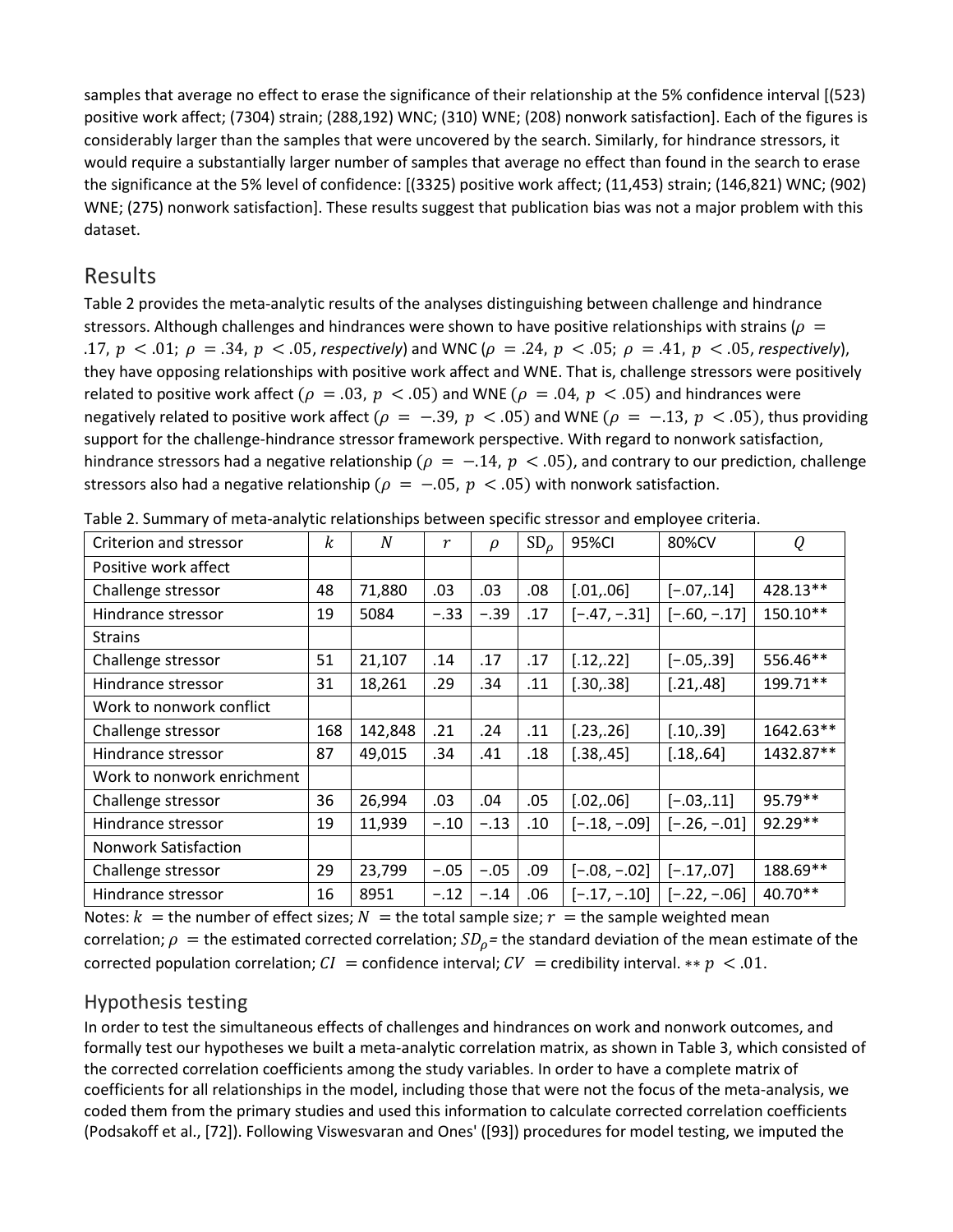matrix and harmonic mean of the sample sizes for each cell into Mplus 7.11 software (Muthen & Muthen, [67]) to estimate the meta-analytic path coefficients. Because previous research has found negative relationships between positive affect-like constructs and strains (e.g. Faragher, Cass, & Cooper, [26]) we allowed the correlations between positive work affect and strains to be estimated in the model. The results for the model in Figure 1 showed that that the model fit the data well  $(\chi^2$  (3) = 209.07, CFI = .99, RMSEA = .07, SRMS = .02), and therefore was used for hypothesis testing. The standardised path coefficients for this model are shown in Figure 1.

| Variable                      | $\mathbf{1}$ | $\mathcal{P}$ | 3      | 4      | 5      | 6              |  |
|-------------------------------|--------------|---------------|--------|--------|--------|----------------|--|
| 1. Challenge stressors        |              |               |        |        |        |                |  |
| 2. Hindrance stressors        | .18          |               |        |        |        |                |  |
| k studies                     | 39           |               |        |        |        |                |  |
| N total observations          | 18,799       |               |        |        |        |                |  |
| 3. Positive work affect       | .03          | $-.39$        |        |        |        |                |  |
| k studies                     | 48           | 19            |        |        |        |                |  |
| N total observations          | 71,880       | 5084          |        |        |        |                |  |
| 4. Strains                    | .17          | .34           | $-.33$ |        |        |                |  |
| k studies                     | 51           | 31            | 24     |        |        |                |  |
| N total observations          | 21,107       | 18,261        | 16,791 |        |        |                |  |
| 5. Work to nonwork conflict   | .24          | .41           | $-.21$ | .41    |        |                |  |
| k studies                     | 168          | 87            | 60     | 74     |        |                |  |
| N total observations          | 142,848      | 49,015        | 75,744 | 45,923 |        |                |  |
| 6. Work to nonwork enrichment | .04          | $-.13$        | .36    | $-.11$ | $-.12$ |                |  |
| k studies                     | 36           | 19            | 16     | 14     | 35     |                |  |
| N total observations          | 26,994       | 11,939        | 8289   | 9794   | 25,652 |                |  |
| 7. Nonwork satisfaction       | $-.05$       | $-.14$        | .24    | $-.51$ | $-.28$ | .20            |  |
| k studies                     | 29           | 16            | 16     | 9      | 38     | $\overline{7}$ |  |
| N total observations          | 23,799       | 8951          | 7125   | 5236   | 21,587 | 5904           |  |
|                               |              |               |        |        |        |                |  |

Table 3. Meta-analytic correlations between the study variables.

Note*:* Harmonic mean = 13,365.

Although, the paths from challenge and hindrance stressors to WNC were both positive and significant ( $\beta$  = .14,  $p < 0.01$ ,  $\beta = 0.28$ ,  $p < 0.01$ , respectively), they significantly differed in magnitude (t(13,362) = 12.46,  $p < .01$ ). That is, the positive relationship between hindrance stressors and WNC is significantly stronger than the positive relationship between challenge stressors and WNC. Thus, supporting Hypothesis 1. With regard to Hypothesis 2, challenge stressors were positively related to WNE ( $\beta = .03$ ,  $p < .01$ ) as expected, but hindrances were not related to WNE ( $\beta = -0.01$ , ns), thus Hypothesis 2 was only partially supported. To test the indirect effect hypotheses (Hypotheses 3 through 6) we used Preacher and Hayes ([73]) multiple mediator approach to simultaneously assess the multiple indirect effects. As shown in the top panel of Table 4, the collective indirect effect was significant for both challenge and hindrance stressors, suggesting that the four proposed intervening variables accounted for a significant amount of variability that in nonwork satisfaction. As shown in the middle panel of Table 4, challenge stressors had a nonsignificant indirect effect on nonwork satisfaction via positive work affect, WNC, and WNE  $(\beta = .00, ns)$ , thus, no support was found for Hypothesis 3. Moreover, positive work affect partially mediated the effects of hindrance stressors on nonwork satisfaction through WNE, but not WNC. That is, positive work affect at least partially related hindrance stressors to nonwork satisfaction through the experience of WNE rather than WNC. Thus, the results provide partial support for Hypothesis 4.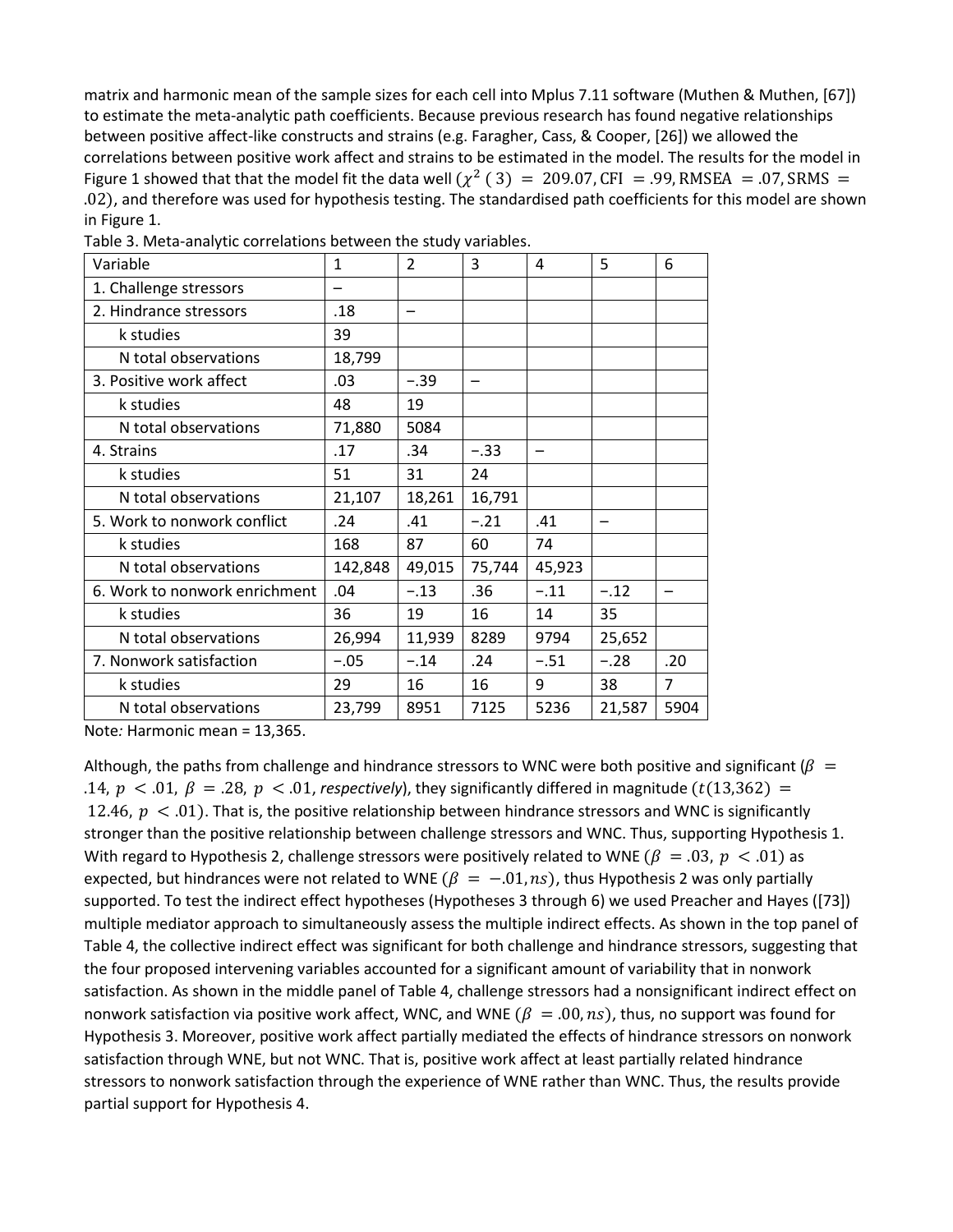| Stressor             | <b>Effects</b> |         |          | Effects   |               |           | Effects on   |        |           |
|----------------------|----------------|---------|----------|-----------|---------------|-----------|--------------|--------|-----------|
|                      | on WNC         |         |          | on WNE    |               |           | nonwork      |        |           |
|                      |                |         |          |           |               |           | satisfaction |        |           |
|                      | Indirect       | Direct  | Total    | Indirect  | <b>Direct</b> | Total     | Indirect     | Direct | Total     |
| Work resource        |                |         |          |           |               |           |              |        |           |
| channels and work-   |                |         |          |           |               |           |              |        |           |
| nonwork interface    |                |         |          |           |               |           |              |        |           |
| mediation            |                |         |          |           |               |           |              |        |           |
| (structure in Figure |                |         |          |           |               |           |              |        |           |
| 1)                   |                |         |          |           |               |           |              |        |           |
| Challenge stressors  | $.03**$        | $.14**$ | $.17***$ | $.04**$   | $.03**$       | $.07**$   | $-.05**$     |        | $-.05***$ |
| Hindrance stressors  | $.10**$        | $.28**$ | $.38**$  | $-.14***$ | $-.01$        | $-.14***$ | $-.20**$     |        | $-.20**$  |
| Challenge and        |                |         |          |           |               |           |              |        |           |
| hindrance stressors  |                |         |          |           |               |           |              |        |           |
| via positive work    |                |         |          |           |               |           |              |        |           |
| affect and work-     |                |         |          |           |               |           |              |        |           |
| nonwork interface    |                |         |          |           |               |           |              |        |           |
| Challenge stressors  | $-.00$         | $.14**$ | $.14***$ | $.04**$   | $.03**$       | $.08**$   | .00          |        | .00       |
| Hindrance stressors  | .00            | $.28**$ | $.29**$  | $-.15***$ | $-.01$        | $-.14**$  | $-.06**$     |        | $-.06***$ |
| Challenge and        |                |         |          |           |               |           |              |        |           |
| hindrance stressors  |                |         |          |           |               |           |              |        |           |
| via strains and      |                |         |          |           |               |           |              |        |           |
| work-nonwork         |                |         |          |           |               |           |              |        |           |
| interface            |                |         |          |           |               |           |              |        |           |
| Challenge stressors  | $.03**$        | $.14**$ | $.17***$ | .00.      | $.03**$       | $.03**$   | $-.05**$     |        | $-.05**$  |
| Hindrance stressors  | $.09**$        | $.28**$ | $.36**$  | .00       | $-.01$        | .01       | $-.17**$     |        | $-.17**$  |
| ** $p < .01$ .       |                |         |          |           |               |           |              |        |           |

As shown in the bottom panel of Table 4, challenge stressors had a negative indirect relationship with nonwork satisfaction through strains and WNC ( $\beta = -.05$ ,  $p < .01$ ). In this case, strains only related to WNC, but not WNE, thus providing partial support for Hypothesis 5. As expected, hindrance stressors also had a negative indirect relationship with nonwork satisfaction through strains and WNC ( $\beta = -.17$ ,  $p < .01$ ). Like the effects of challenge stressors, strains partially mediated the association between hindrance stressors and nonwork satisfaction through WNC and not WNE, thus providing mixed support for Hypothesis 6. These findings indicate that strains partially mediated the relationships of challenge and hindrance stressors to nonwork satisfaction through the experience of WNC rather than WNE.

With respect to Hypothesis 7, we conducted a statistical comparison among the indirect effects of positive work affect and strains using the approach suggested by Preacher and Hayes ([73]). Contrary to our prediction the results showed a statistically significant difference (contrast =  $-0.02$ ,  $p < 0.01$ ) indicating that the strain pathway played a stronger role than the positive work affect pathway in carrying the effects of challenge stressors on the experience of WNC and WNE, and ultimately nonwork satisfaction. Thus, Hypothesis 7 was not supported. Moreover, to compare the positive work affect and strain pathways for hindrance stressors we conducted a similar analysis as we did for Hypothesis 7. As predicted, the results showed a statistically significant difference between indirect effects (contrast = .01,  $p$  < .01) indicating that the strain pathway had a significantly stronger effect than the positive work affect pathway, thus supporting Hypothesis 8.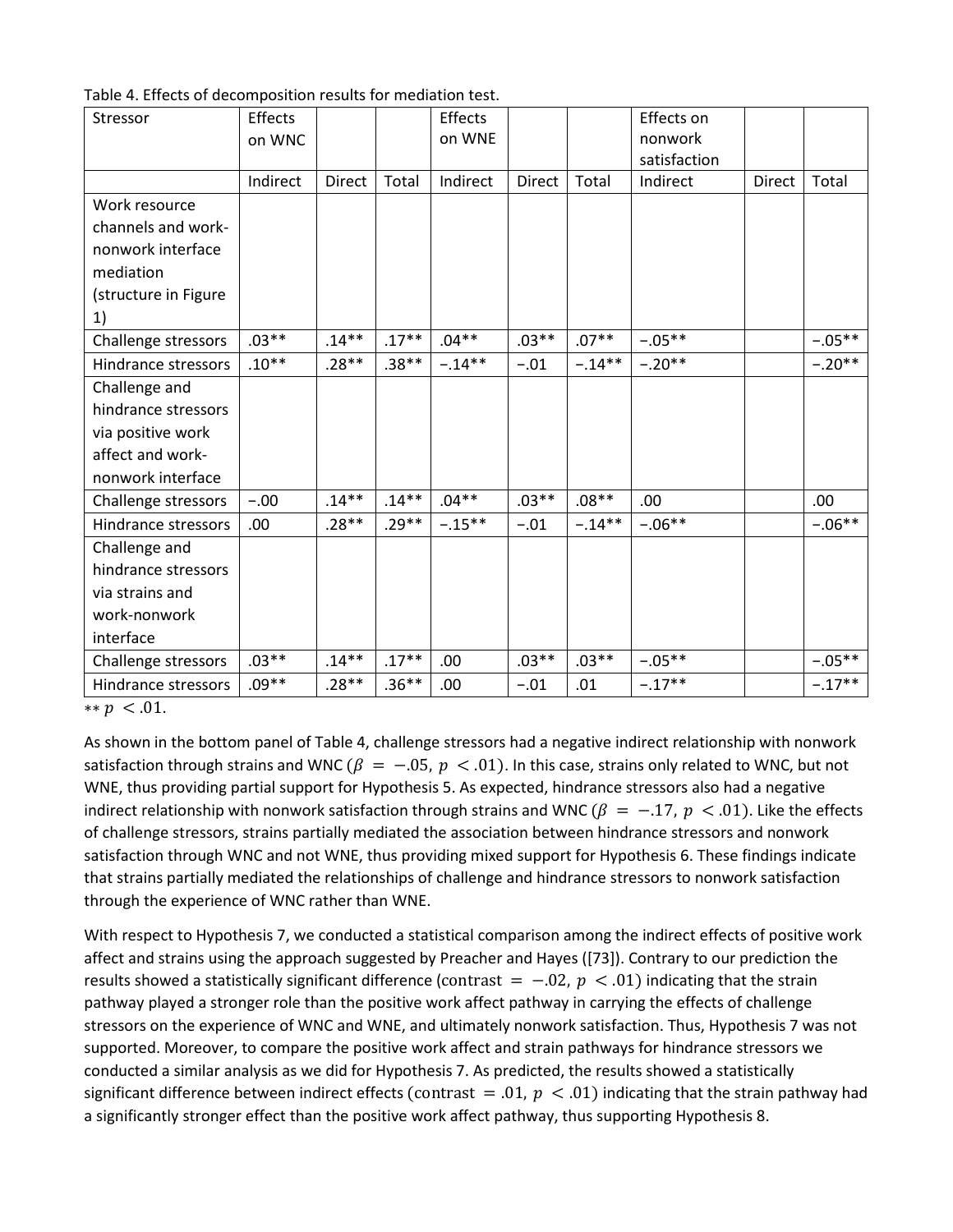## **Discussion**

Although work-family theories have proposed that experiences in the work domain can both interfere and enrich outcomes in the nonwork domain (Crain & Hammer, [17]; Eby et al., [24]), extant research has not determined whether, and if so, how job demands at work can have simultaneous, yet opposing effects on nonwork satisfaction. The purpose of this study was to fill this gap by proposing and meta-analytically testing a novel theoretical model examining dual processes by which demands in the work domain relate to outcomes in the nonwork domain. The foundation for this model rested upon the integration and extension of two theoretically distinct frameworks, the challenge-hindrance framework (Cavanaugh et al., [14]) and the role depletion and role enhancement perspectives derived from role theory as applied to the work-nonwork interface (Edwards & Rothbard, [25]; Frone, [29]; LePine et al., [54]; Rothbard, [78]). This integrated model proposed that challenge and hindrance stressors relate to the nonwork domain through gains and losses associated with positive work affect and strain that predict experiences of WNC and WNE and nonwork satisfaction. By integrating and extending these two theoretical frameworks our research has answered LePine et al.'s ([54]) call for more research focused on understanding the effects of job demands on nonwork outcomes and the mechanisms relating them to each other. Overall, the results provided mixed support for the hypothesised model. In line with the challenge-hindrance framework the effects of job demands on the workfamily interface and nonwork outcomes differed based on whether the demand was a challenge stressor or hindrance stressor. However, contrary to what has been reported for work domain outcomes, the net effect of both challenges and hindrances on nonwork domain outcomes was negative.

#### Direct effects of challenge and hinderance stressors on WNC and WNE

With regard to the direct relationships that were hypothesised, we found that challenge and hindrance stressors were differentially related to WNC, WNE and nonwork satisfaction. As was predicted challenge stressors were less detrimental to each of these outcomes than were hindrances. Employees who encountered higher levels of hindrance stressors tended to perceive significantly higher levels of WNC than employees who encountered higher levels of challenge stressors. Challenge stressors had a positive relationship to WNE whereas hindrance stressors were not related to WNE. Much theorising and empirical research regarding the processes linking work and nonwork domains is rooted in the notion that stressful demands in the work domain are expected to similarly produce higher levels of WNC and lower levels of WNE (see Crain & Hammer, [17]; Eby et al., [24] for reviews). With few exceptions (i.e. Duong, Tuckey, Hayward, & Boyd, [23]) previous primary research and metaanalyses (e.g. Byron, [10]; Ford et al., [27]; Michel & Hargis, [62]) have treated all stressful job demands as equally harmful and not tested the possibility of differential effects across stressful job demands as were found here.

One of the key contributions of the current study is that these findings challenge this assumption that all job demands are "created equal" in term of their relationships to WNC and WNE. This has important implications for theories regarding the work-nonwork interface. Our findings suggest that theory regarding WNC based on interrole conflict (e.g. Bellavia & Frone, [7]; Greenhaus & Beutell, [34]) could be further refined by incorporating the idea of differential relationships between job demands and WNC. Theory regarding WNE (Greenhaus & Powell, [35]; Wayne et al., [96]) could also be refined by more directly considering that specific types of job demands have the possibility to be not just role depleting but also role enhancing. This would stand in contrast to the preponderance of literature that has tended to focus on enhanced resources stemming from contextual factors (e.g. supportive people and policies at work) with job demands only considered resource depleting when predicting WNE (see Lapierre et al., [50]). The benefit of incorporating the differing effects found for job demands is likely greater theoretical specificity and more accurate predictions regarding both WNC and WNE. Precedent for these types of refinements based on the challenge-hindrance framework can be found for other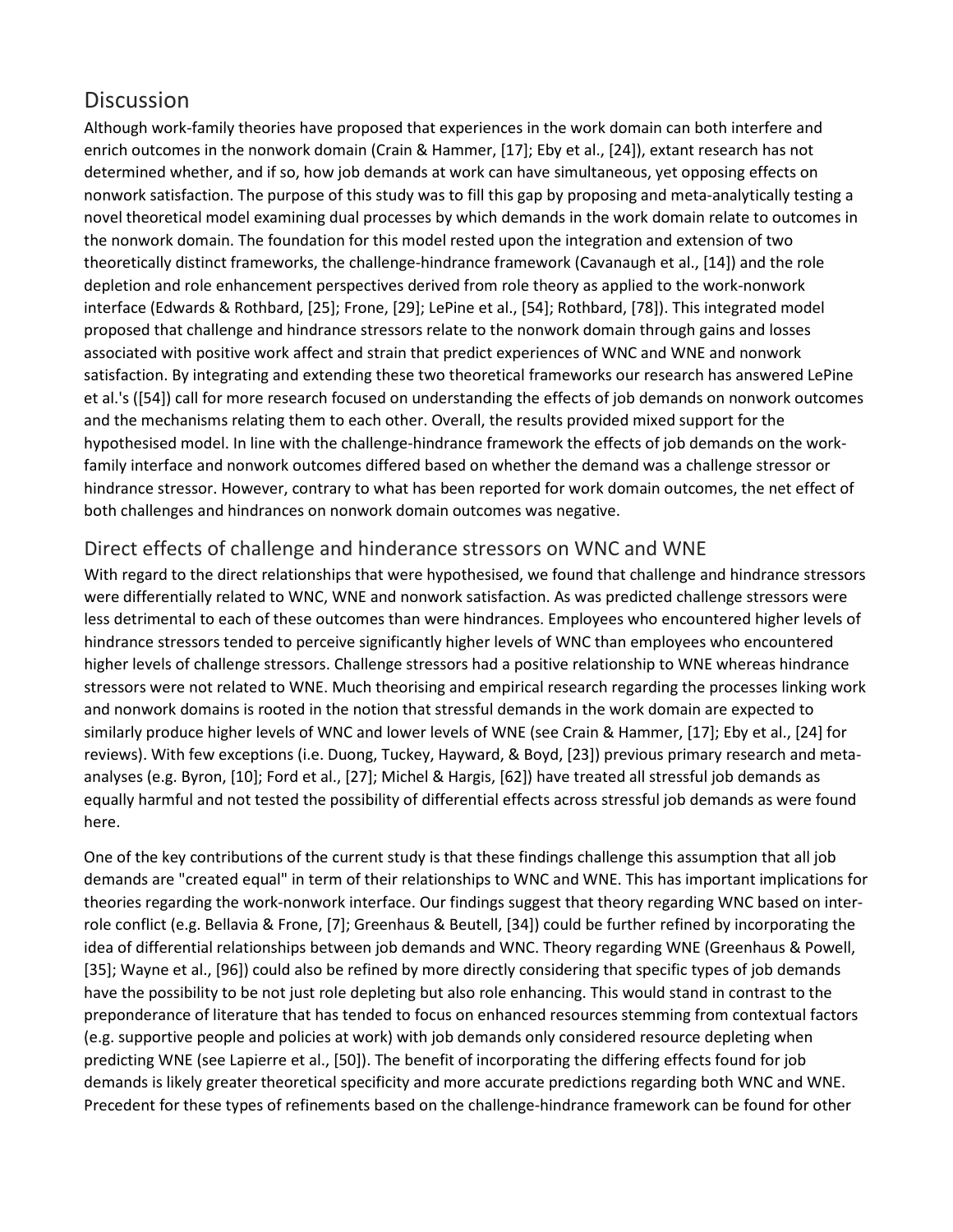prominent theories of occupational stress (e.g. Job Demands Control Support model (Dawson et al., [21]) and the Job Demand Resource model (Bakker & Demerouti, [6])).

#### Indirect effects of challenge and hinderance stressors on nonwork satisfaction

Beyond the differential direct effects that were found for challenge and hindrance stressors, the present study also helps clarify the mechanisms that relate challenges and hindrances to outcomes in the nonwork domain. Past research has linked the simultaneously occurring negative (WNC) and positive (WNE) synergies between work and nonwork to nonwork domain outcomes (e.g. Shockley & Singla, [81]). Some research has also examined the "double-edged sword" that can occur between work and nonwork wherein a predictor such as boundary management relates to both WNC and WNE (Carlson, Kacmar, Zivnuska, & Ferguson, [13]). However, like the differential effects of job demands themselves, relatively little research has focused on the potentially competing resource gain and loss processes that relate job demands to the nonwork domain. Our research fills this gap by focusing on two theoretically meaningful sets of stressful job demands derived from the challengehindrance framework, and the resource depletion and enhancement processes that have been theorised relating them to WNC, WNE, and ultimately, nonwork satisfaction.

The results provide mixed support for these theoretical propositions. Challenge and hindrance stressors related to positive work affect and strain as would be predicted by theory. However, their indirect relationships with nonwork satisfaction via positive work affect and strain differed. Positive work affect partially mediated the effects of hindrance stressors on nonwork satisfaction through WNE, but not the relationship of challenge stressors to nonwork satisfaction through either WNC or WNE. On the other hand, strains partially mediated the effects of challenges and hindrances through WNC but not WNE. These findings show that both challenge and hindrance stressors deplete resources in terms of strains that relate to WNC, which ultimately relates to lower nonwork satisfaction. Hinderance stressors also have the additional detrimental relation to nonwork satisfaction via the depletion of positive work affect as a resource that relates to WNE. This indicates that, like the stressful demands themselves, different forms of role enhancement/depletion may not have equally strong relationships with nonwork domain outcomes. One reason for this may be the result of differences between positive work affect and strains. Some past research has found that positive states similar to positive work affect are more transient or short lived (Wood & Michaelides, [100]), whereas strains tend to be more chronic in that they develop and persist over a longer period of time (Widmer et al., [99]). These differential effects for enhancement and depletion processes should be considered in conjunction with one another in order to fully capture the process through which job stressors relate to the nonwork domain. Moreover, the results suggest that the role enhancement/depletion perspective could be refined by considering the relative strength of specific types of resources linking work and nonwork domains.

The results presented here also have implications for the challenge-hindrance framework of occupational stress by demonstrating if, and how, it extends to the nonwork domain. Nearly two decades ago, researchers offered the challenge-hindrance framework as a novel explanation for the differential relationships among certain job stressors and several work-related outcomes (Cavanaugh et al., [14]). Our research extends this framework by showing that, similar to the job domain, hindrance stressors are more strongly related than challenge stressors to outcomes such as WNC and WNE that sit at the intersection of work and nonwork. In addition, our results also provide some support for the notion that two of the same mechanisms that relate challenges and hindrances to outcomes in the work domain also relate them to outcomes in the nonwork domain.

An important point of departure of the results reported here regarding the work-family interface and the challenge-hindrance framework applied in work settings is regarding the net effect of challenge stressors. Contrary to the overall positive effect of challenge stressors that has been proposed and reported for work domain outcomes (LePine et al., [55]) in the present study we found that the net effect of challenge stressors on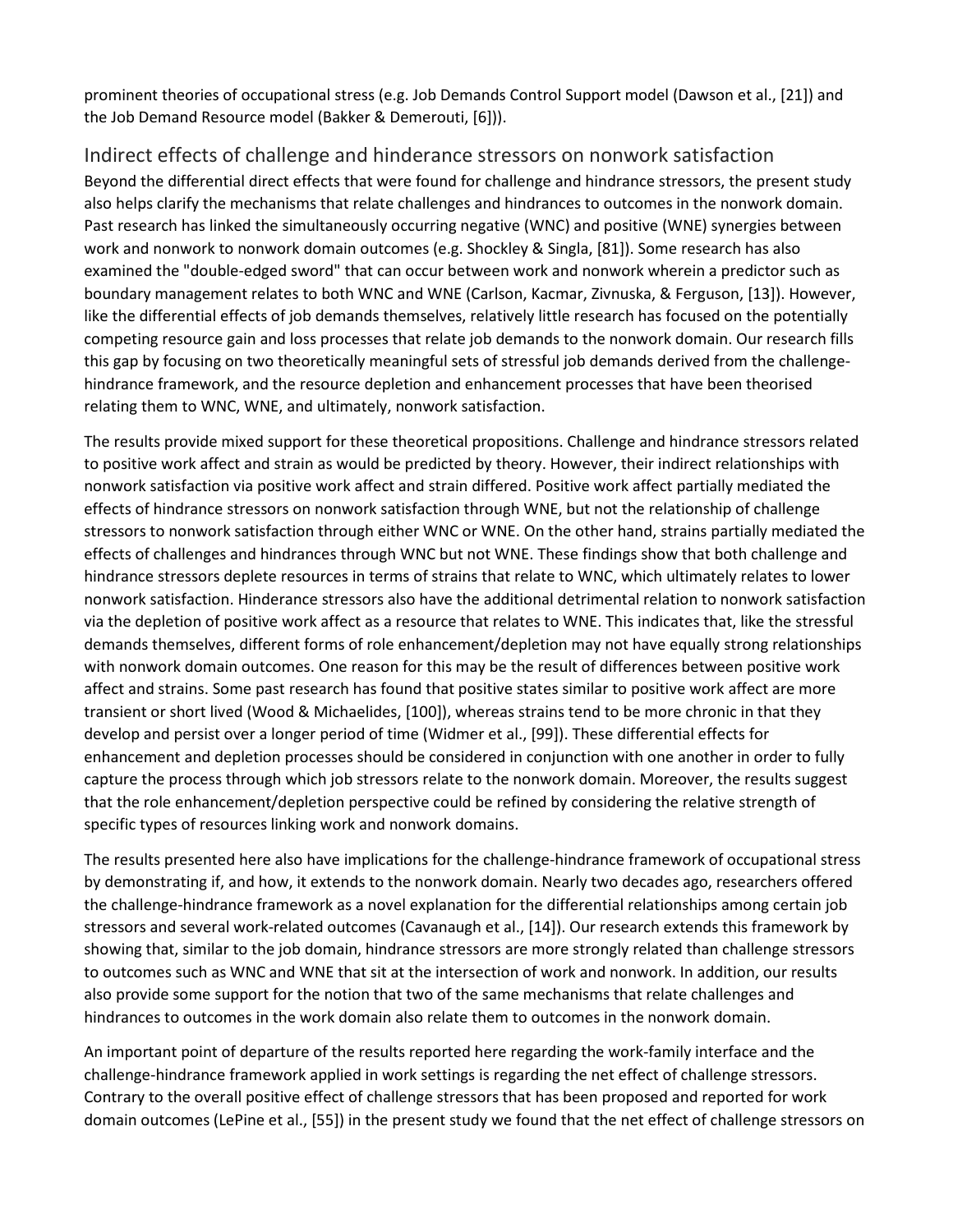nonwork satisfaction was negative. The effect of challenge stressors on nonwork satisfaction via strain and WNC was stronger than the positive effects of challenge stressors on nonwork satisfaction via positive work affect and WNE. Thus, the repeated findings that challenge stressors lead to a number of favourable outcomes in the work domain (Crawford et al., [19]; LePine et al., [55]) does not hold for outcomes in the nonwork domain. One plausible explanation for this can be found in research calling into question the a priori categorisation of stressors into challenges and hindrances. Derived from the transactional theory of stress (Lazarus & Folkman, [52]), one of the base assumptions of challenge-hindrance framework is that the challenge and hinderance stressors included in it are appraised as such by most people. This assumption has begun to be called into question by a growing body of research. For example, a number of studies have found that the stressors in the challenge-hindrance framework can be appraised as both challenges and hindrances and that challenge appraisals do not always mediate the relationship between challenge stressors and outcomes (LePine, Zhang, Crawford, & Rich, [56]; Searle & Auton, [79]; Webster et al., [98]). We suspect that like important outcomes in the work domain (González-Morales & Neves, [31]) challenge stressors may only exert their presumed positive effects in the nonwork domain when they are in fact appraised as stressors. Taken together with these other studies, our results call attention to importance of considering the appraisals of stressors as challenging or hindering, rather than the a prior categorisation of stressors as such by the challenge-hindrance framework. Furthermore, we encourage future research examining appraisals to consider not just assessing appraisals regarding the promoting or thwarting work-related goals but broadening these types of measures of challenge and hinderance appraisals to include how workers appraise job demands vis a vis their impact on nonwork.

#### Practical implications

The results reported here have a number of practical implications for organisations concerned about the wellbeing of their employees. Because hindrance stressors had detrimental effects on nonwork satisfaction via resource loss associated with strain and the experience of WNC we join a chorus of other researchers calling on organisations to engage in primary prevention efforts aimed at reducing hindrance stressors in the workplace. Well-known management strategies such as the use of goal setting programmes, frequent feedback, responsibility charting, and reducing unnecessary administrative hurdles (red-tape) can aid organisations interested in reducing hindrance stressors (Michie & Williams, [65]; Richardson & Rothstein, [74]). In addition to these, we encourage managers and others in the organisation to attend to symptoms of strain that may be exhibited by employees and to aid employees in their management. This could be done by offering social support and in some cases making recommendations and referrals to an organisation's employee assistance programme.

The management of challenge stressors however requires a more nuanced approach. The results reported here indicate that their overall relationship to nonwork satisfaction is decidedly negative. However, because challenges provide opportunities for employee growth and development and relate to outcomes such as engagement and performance it may not be possible nor even desirable to reduce them. As a result, it may be more appropriate to target specific leverage points in the process linking challenge stressors to outcomes in the nonwork domain for intervention. Our findings indicate that the harmful effect of challenge stressors on nonwork satisfaction occurred through the resource loss associated with strain and the experience of WNC. These findings suggest two leverage points. First, it would be important to minimise resource loss through strain. This could be done by looking to prevent strain by ensuring that workers have adequate resources in the form of control, participation and voice (Demerouti, Bakker, Nachreiner, & Schaufeli, [22]; Tadić Vujčić et al., [88]). It could also be done by limiting the negative effects of strain, for example, by making sure workers have adequate time to recover after exposure to stressful job demands (Sonnentag, Unger, & Rothe, [84]). To minimise the relationship of challenge stressors (and hindrance stressors for that matter) to WNC, organisations can implement family friendly policies such as dependent care referral and reimbursement, paid family leave,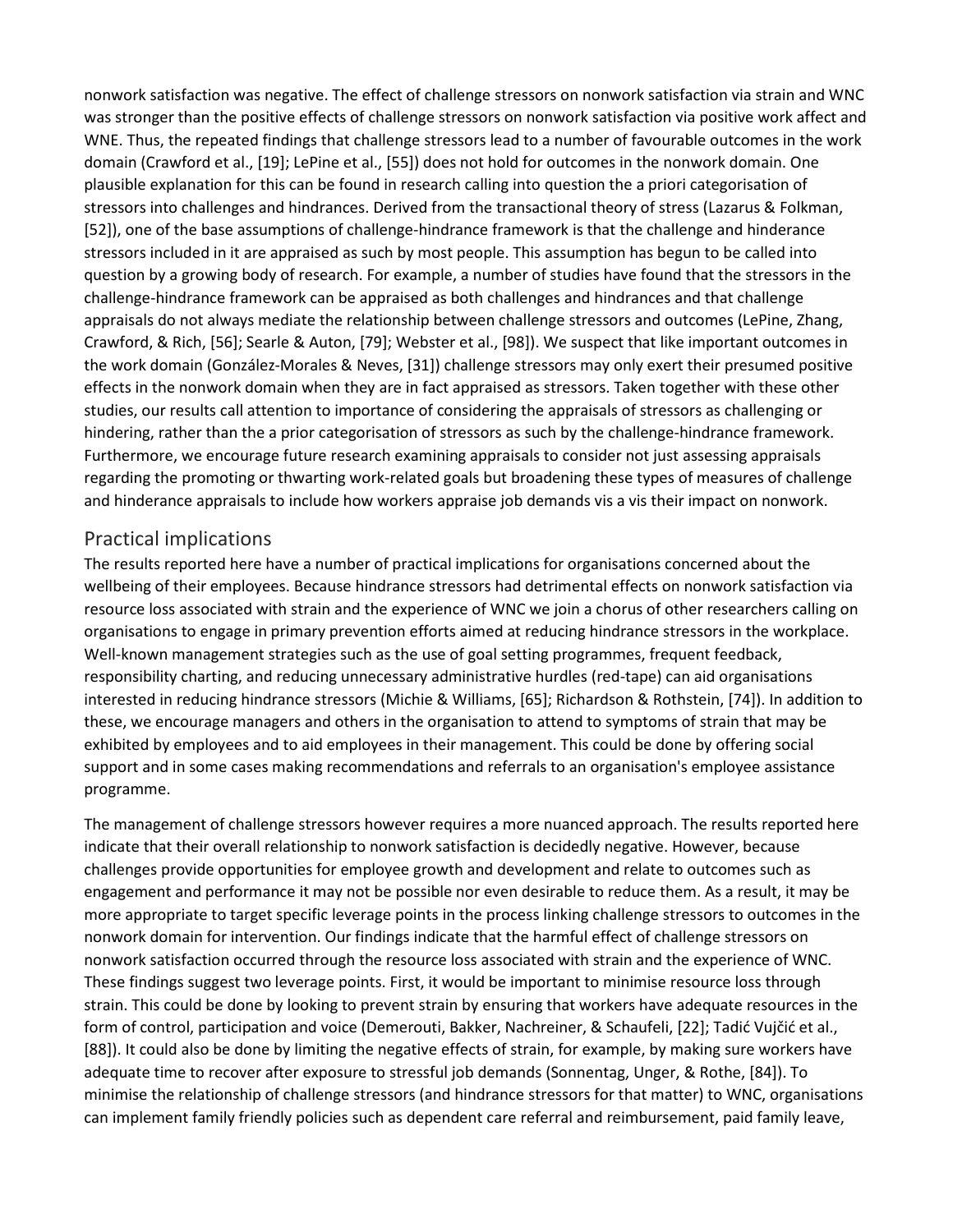and flexible work arrangements, which can help reduce WNC directly and indirectly by fostering perceptions of the organisation's support for families (Butts, Casper, & Yang, [9]). We also encourage managers to monitor the challenge stressors they assign or make available to their employees to help ensure that the number and type of challenges does not become overwhelming. Mentors and others who offer career advice and support are encouraged to consider, and be more forthright about, both the benefits of career development that challenges can offer in the work domain and the potential negative impacts they may have on life outside of work.

#### Limitations

Like all other studies the research reported here is not without limitations. First, because we conducted a metaanalysis this study was limited by the types of research designs and data collection procedures used in the primary studies. Nearly all of those studies relied on cross-sectional designs. Although we used strong theoretical arguments, testing the type of temporal ordering implied in our model requires the use of longitudinal designs (see Rindfleisch, Malter, Ganesan, & Moorman, [75]). We encourage future researchers to more directly test the temporal sequence implied in our model using well-planned longitudinal designs. The most common data collection procedure used in the primary studies was the self-report questionnaire. This is certainly appropriate for much research in the area of occupational stress where the respondent is the best source of information regarding their subjective experience of the external environment and the status of their own internal states (Spector, [85]). However, when the variables under study involve interactions with others, such as in the case of WNC and WNE, we cannot be certain that the perceptions of the respondents correspond exactly to the perceptions of their interaction partners (e.g. family members, friends, etc). This suggests that collecting data from multiple sources may provide additional insights into the relationship between work and nonwork and we encourage future research do just that. A second limitation associated with our use of metaanalysis is in regard to judgement calls made during the research process. The role of judgement calls in metaanalytic research, which cannot be avoided, has long been recognised (Wanous, Sullivan, & Malinak, [95]) and it is important to be transparent about them (Aytug, Rothstein, Zhou, & Kern, [5]). One such judgement call in the present study was the choice of inclusion criteria that required the primary studies to have contained a measure of a construct that reflected the interaction between work and nonwork in order to be included rather than, for example, any study that included any measure of a challenge or hindrance stressor and any possible strain. This choice is consistent with past meta-analytic tests of the challenge-hindrance framework. It is also consistent with methodological practice recommendations regarding inclusion criteria in meta-analysis that indicate that the broadness of the inclusion criteria match the broadness of the research question (Aguinis, Pierce, Bosco, Dalton, & Dalton, [4]). That is, we based our choice of inclusion criteria on the fact that the research questions focused specifically on the work-family interface, as opposed the challenge-hindrance framework more generally. Although many of these types of judgment calls have little impact on substantive conclusions (Aguinis, Dalton, Bosco, Pierce, & Dalton, [3]), and our fail-safe n calculations suggest a substantial number of studies with null findings would be needed to nullify this study's results, there is the possibility that different inclusion criteria and other choices may produce different results.

Another limitation is that we did not test all of the outcomes that have been typically studied in regard to the challenge-hindrance framework (Cavanaugh et al., [14]) when applied to the work domain and that we only considered two potential work-related resources as variables in the proposed model. In some cases this is because those variables examined in tests of the challenge-hindrance framework would be expected to exert their influence primarily within the work domain rather than in the nonwork domain or because they would not reflect the emotional nature of appraisals implied by the transactional theory of stress (Lazarus & Folkman, [52]). For example, job performance (e.g. LePine et al., [56]) and turnover intentions (e.g. Abbas & Raja, [2]) are behavioural indicators and more directly outcomes within work domain rather than cross domain outcomes. Still there are other theoretically relevant variables that were not included, such as other work-related resources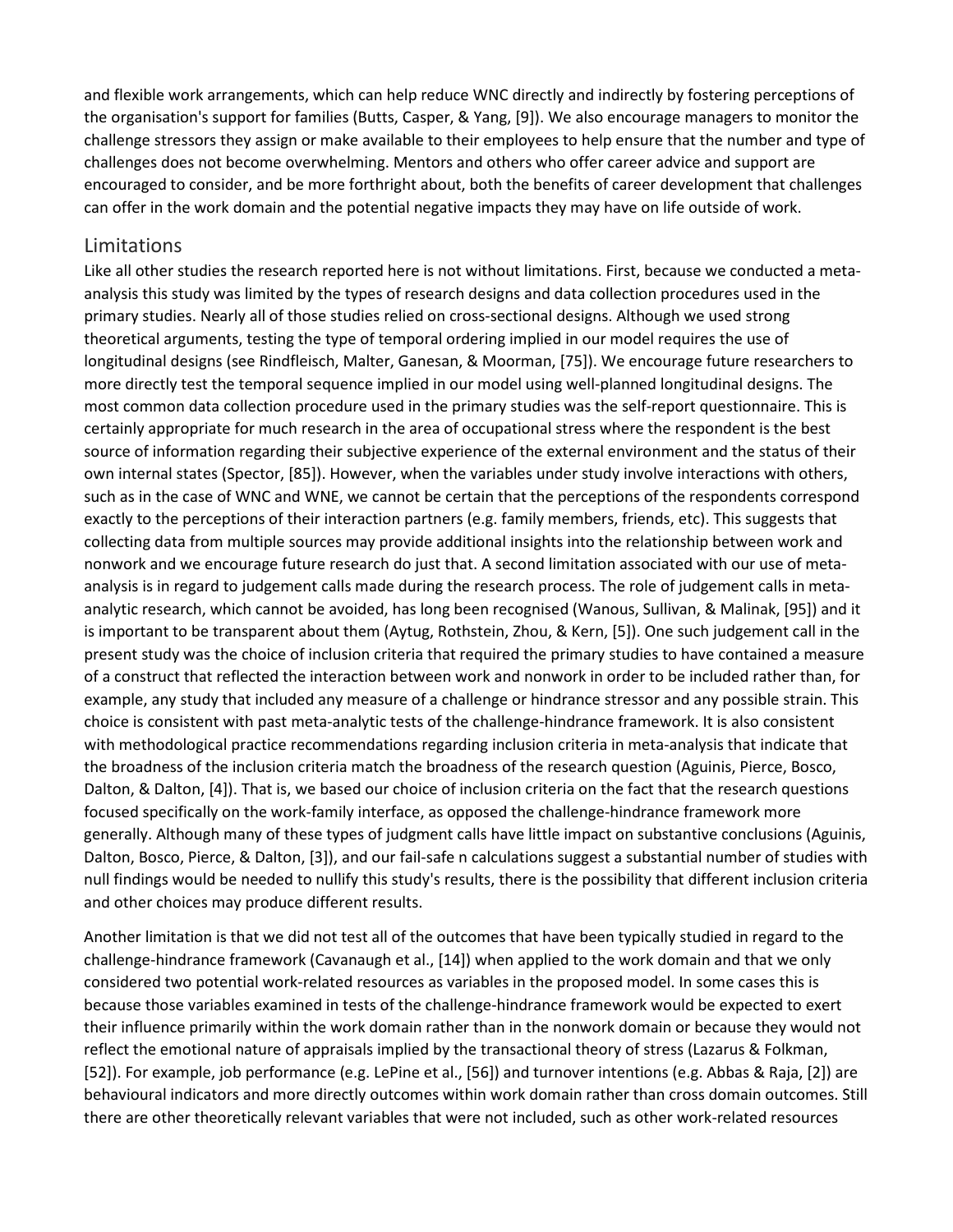that could play a role in the linking job stressors with nonwork domain outcomes. Based on the propositions of the C–H framework (LePine et al., [54]) we focused on positive work affect and strain, which only represent two ways in which resources may be enhanced or depleted. Theory would suggest that other resources come in somewhat more tangible forms such as income and the acquisition of new knowledge, skills and abilities. These are sometimes referred to as constructive resources (ten Brummelhuis & Bakker, [90]) and are thought to be conveyed via a more "instrumental" pathway (Greenhaus & Powell, [35]). We encourage future research examine these constructive resources and this instrumental pathway.

It may also be the case that the specific facets of WNC and WNE may have differential relationships with these distinct resources. For example, WNC is suggested to be composed of three distinct facets including strain, time, and behaviour (Netemeyer, Boles, & McMurrian, [68]), and these different facets may be more or less predicted by specific work-related resources created from challenge stressors. In the present study we were not able to examine these specific facets. Thus, we call for a more fine-grained approach to examining a wider range of resources that are gained or lost from exposure to challenge and hindrance stressors and the relationships those have with specific facets of both WNC and WNE. Finally, we note that the present study only examined one direction of the relationship between work and family, work to family conflict and enrichment, without examining family to work conflict and enrichment. The logic for this was that the challenge-hindrance framework is a model of work-role stressors and that there is no similar model of family demands that distinguish those appraised as challenges those appraised as hinderances.

#### Suggestions for future research

In addition to the suggestions for future research already given, our results suggest several additional avenues for future research. Even with all of the predictors in the model variance in WNC, WNE and nonwork satisfaction remained unexplained. This suggests that there may be other intervening mechanisms that link challenge and hindrance stressors to WNC, WNE and nonwork outcomes. In addition to the tangible resources mentioned earlier, LePine et al. ([54]) suggested that two other mechanisms linking challenge and hindrance stressors to nonwork outcomes might be productive work time and control coping. Productive work time refers to motivated activity directed toward completing work tasks and it differs from challenge stressors such as work hours, time spent at work, and work pressure (LePine et al., [54]). It recognises the motivational effect that challenge stressors can have, such as focusing one's effort and concentration on demands that have the potential for growth and achievement. We note the possibility that productive work time may lead to reduced WNC/increased WNE, when it results in greater efficiency in task completion and thereby frees up time for nonwork tasks and relationships. However, this assertion has not been tested. Future research might begin by empirically distinguishing productive work time from other "time-related" constructs in the challenge-hindrance framework, as well as other motivational constructs (e.g. engagement), and then testing the role of it as a linking mechanism between work stressors to nonwork outcomes. Control coping is also known as problem-focused coping (Lazarus & Folkman, [52]). It refers to the active steps taken to manage work demands. It is possible that by learning to manage challenge and hinderance demands arising in the work domain, some of those coping strategies can become a resource that can then be used to better manage the work-nonwork interface. Again, we encourage future research to test this proposition.

Beyond examining additional resources and the enhancement/depletion processes that link work and nonwork future research could also consider the processes that underlie the transmission (or lack thereof) of resources from one domain to the other. A key assumption much work-nonwork research is that resources generated in one role (work) are deployed in the other role (family). However, this is not always the case. In order to be leveraged the resources must also be conveyed across roles. In one of the few studies to address this issue, Ilies, Keeney, and Scott ([41]) showed the importance of workers sharing their positive work experiences with nonwork interaction partners (i.e. family members) to nonwork satisfaction. They referred to this sharing of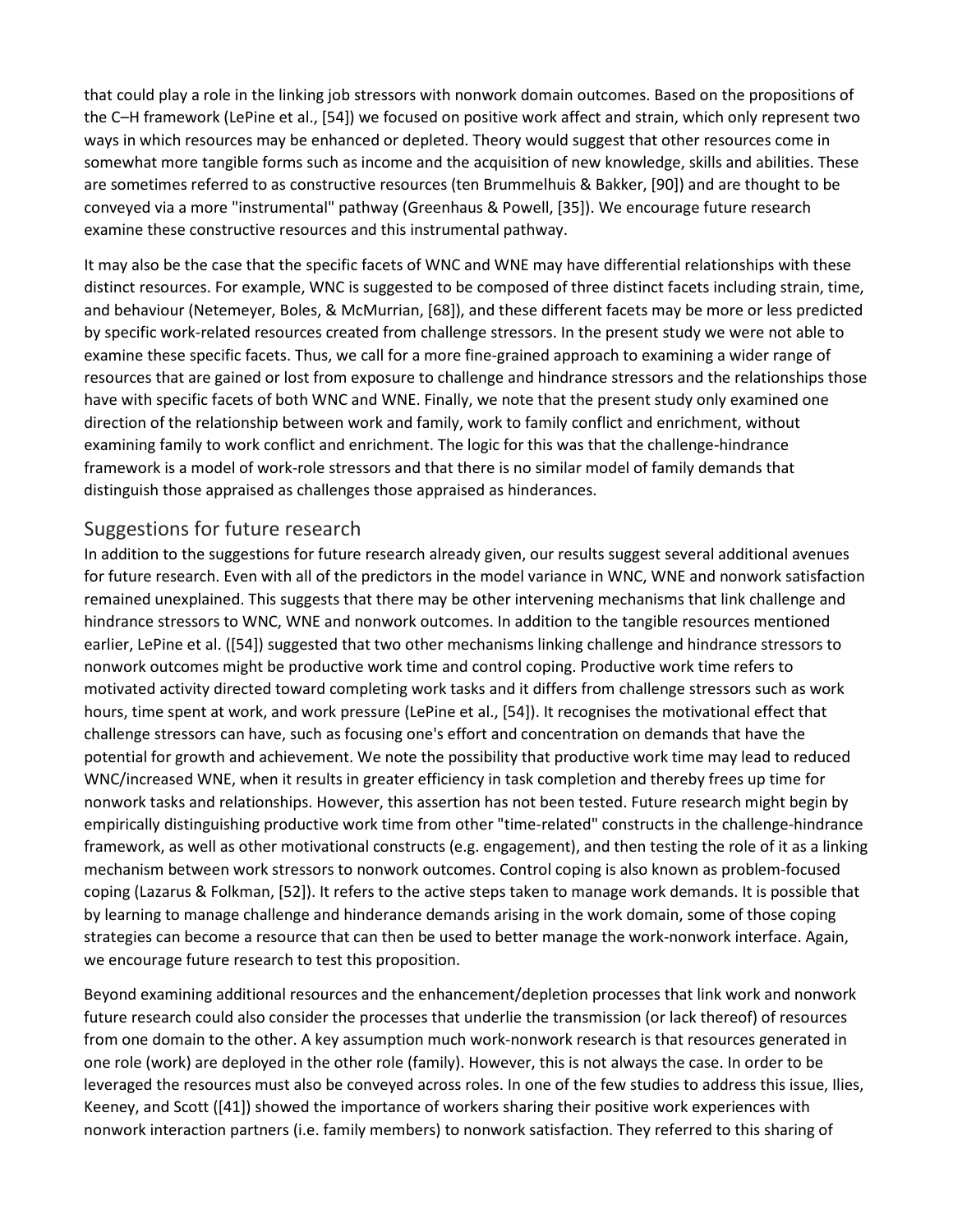positive experiences across domains work-family interpersonal capitalisation. Given the findings in the present study for the competing effects of positive work affect and strain it may be the case that strains prevent workers from capitalising on the resources gain associated with positive work affect.

Future research might also consider the boundary conditions under which challenges, hinderances, and their appraisals may relate to nonwork outcomes. There is a growing recognition that the a priori categorisation of challenges and hindrances do not always reflect the actual appraisals made by individual employees (e.g. Searle & Auton, [79]). This research and findings like those in the present study for example, that do not find an overall positive effect of challenge stressors as predicted by the challenge-hindrance framework, call attention to the importance of individual differences in the occupational stress process. Although largely discounted in the original formulation of the challenge-hinderance framework (Cavanaugh et al., [14]), individual differences are fundamental to the transaction theory of stress (Lazarus & Folkman, [52]) and research supports the idea that individual differences in personality-related characteristics can strengthen or weaken challenge and hinderance appraisals (Kilby, Sherman, & Wuthrich, [47]). In addition to these, variables such as autonomous work motivation (Tadić Vujčić et al., [88]), whether the job demands are imposed by the employer or self-initiated (Laurence, Fried, & Raub, [51]), and self-efficacy to meet task demands (Liu & Li, [58]) have all been shown to play a role in the relationship of challenges and hinderances with outcomes related to work. It seems likely that some of these same types of variables would moderate the relationships of challenges-hindrances and outcome in the nonwork domain. Because research examining the work-family interface considers dual roles, and individuals vary in their level of importance they attached to those roles, other potential moderators include job/family involvement, organisational/family role commitment and role salience (Shockley, Shen, DeNunzio, Arvan, & Knudsen, [80]).

Our final suggestion for future research is to consider the dynamic nature of the job stressors and reactions to them as well as their effects in the nonwork domain. In the present study we focused on chronic challenge and hindrance stressors and their relationships with state measures of positive work affect and strains. Admittedly though, most of the studies that were included were based on retrospective cross-sectional designs. It should be recognised that exposure to stressors can vary across short periods of time and so too can reactions to them. For example, studies have found that exposure to challenges and hindrances, and positive work affect can vary from day to day (Tadić Vujčić et al., [88]). Similarly, and specific to the work-family interface, Wood and Michaelides ([100]) found variation in challenge and hindrance stressors was related to WNC from week to week. Taken together, these studies suggest that some of the same types of relationships examined in the present study (i.e. that affect and strain link challenge and hindrance stressors to WNC and WNE) might be fruitfully explored using event sampling (daily diary or weekly) methods. Doing so might provide new insights into the dynamic aspects of challenge and hindrance stressors and reactions to them that are not currently represented in the literature.

# Conclusion

The myth that work and family are separate roles that never intersect has long been dispelled. It is now almost inevitable that these two roles will collide– at times in detrimental ways and at times in beneficial ways. Given this fact, both researchers and practitioners have sought to better understand how job demands can impact family life. The research reported here suggests researchers and practitioners should be mindful that some job demands can be appraised as challenge stressors and other job demands can be appraised as hindrance stressors when considering the work-family interface. Those interested in work family conflict and enrichment should no longer assume that all stressful job demands are equally detrimental to either WNC and WNE nor to overall life satisfaction. This observation is consistent with one assumption of the challenge-hindrance framework and suggests its relevance to the work-family interface. However, it is even more important to note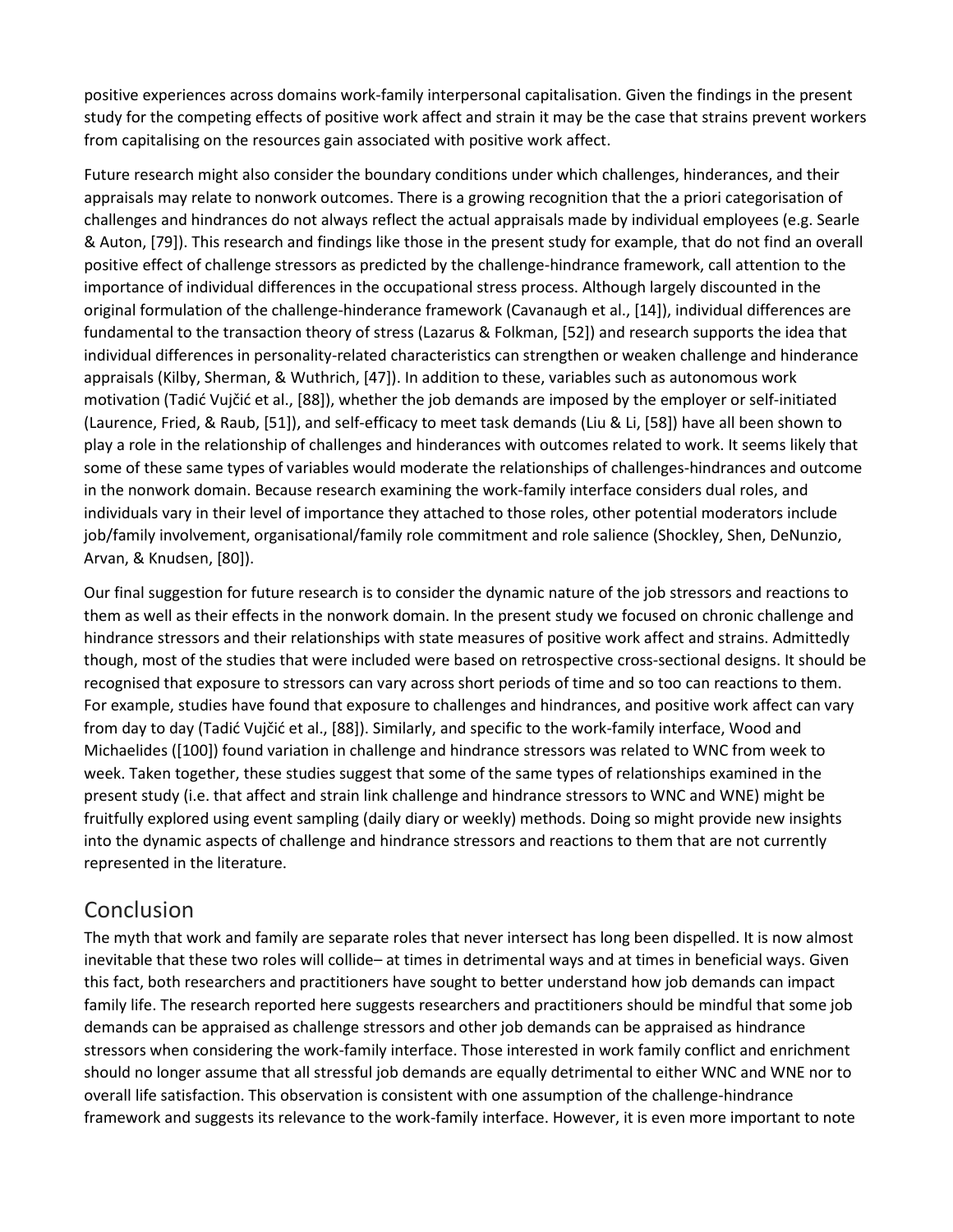where our results differ from the challenge-hindrance framework and call into question some of its other assumptions. In the workplace, challenge stressors have been shown to be related to favourable outcomes and some have suggested that challenge stressors at work should be increased. The logic for this is that the positive effect of challenging work outweighs the negative effects of the strains that also result. As tempting as it may be to assume that this overall net positive effect carries over into life outside of work, our results suggest that it does not. Challenge stressors predicted unfavourable outcomes outside of work and the positive affect associated with challenge stressors (gain) did not offset the negative effects of the strain associated with challenge stressors (loss).

## Disclosure statement

No potential conflict of interest was reported by the authors.

#### Note

*1 We recognise that both work-nonwork conflict and enrichment are bidirectional constructs such that work can conflict with and/or enrich nonwork and that nonwork can conflict with and/or enrich work. In the present study, however, we examine the work to nonwork direction. This is not meant to imply that the nonwork to work direction is unimportant. Rather our focus was on the challenge hindrance framework, a model of work-role stressors, and there is no similar taxonomy that parallels the C–H framework for demands in the nonwork domain.*

# [References](https://0-web-b-ebscohost-com.libus.csd.mu.edu/ehost/detail/detail?vid=0&sid=e0c1e93e-12b7-4f2f-a9cc-e930ee1acb7f%40sessionmgr103&bdata=JnNpdGU9ZWhvc3QtbGl2ZQ%3d%3d#toc)

- Aamstad, F. T., Meier, L. L., Fasel, U., Elfering, A., & Semmer, N. K. (2011). A meta-analysis of work–family conflict and various outcomes with a special emphasis on cross-domain versus matching-domain relations. *Journal of Occupational Health Psychology*, 16, 151 – 169. doi: 10.1037/a0022170
- Abbas, M., & Raja, U. (2019). Challenge-hindrance stressors and job outcomes: The moderating role of conscientiousness. *Journal of Business and Psychology*, 34 (2), 189–201.
- Aguinis, H., Dalton, D. R., Bosco, F. A., Pierce, C. A., & Dalton, C. M. (2011). Meta-analytic choices and judgment calls: Implications for theory building and testing, obtained effect sizes, and scholarly impact. *Journal of Management*, 37, 5 – 38. doi: 10.1177/0149206310377113
- Aguinis, H., Pierce, C. A., Bosco, F. A., Dalton, D. R., & Dalton, C. M. (2011). Debunking myths and urban legends about meta-analysis. *Organizational Research Methods*, 14, 306 – 331. doi: 10.1177/1094428110375720
- Aytug, Z. G., Rothstein, H. R., Zhou, W., & Kern, M. C. (2012). Revealed or concealed? Transparency of procedures, decisions, and judgment calls in meta-analyses. *Organizational Research Methods*, 15, 103 – 133. doi: 10.1177/1094428111403495
- Bakker, A. B., & Demerouti, E. (2017). Job demands–resources theory: Taking stock and looking forward. *Journal of Occupational Health Psychology*, 22, 273 – 285. doi: 10.1037/ocp0000056
- Bellavia, F. M., & Frone, M. R. (2005). Work–family conflict. In J. Barling, E. K. Kelloway, & M. R. Frone (Eds.), *Handbook of work stress* (pp. 113 – 147). London : Sage.
- Britt, T. W., & Dawson, C. R. (2005). Predicting work–family conflict from workload, job attitudes, group attributes, and health: A longitudinal study. *Military Psychology*, 17, 203 – 227. doi: 10.1207/s15327876mp1703\_5
- Butts, M. M., Casper, W. J., & Yang, T. S. (2013). How important are work–family support policies? A metaanalytic investigation of their effects on employee outcomes. *Journal of Applied Psychology*, 98, 1 – 25. doi: 10.1037/a0030389
- Byron, K. (2005). A meta-analytic review of work–family conflict and its antecedents. *Journal of Vocational Behavior*, 67, 169 – 198. doi: 10.1016/j.jvb.2004.08.009
- Calderwood, C., & Ackerman, P. L. (2018). Modeling intraindividual variation in unsafe driving in a naturalistic commuting environment. *Journal of Occupational Health Psychology*, 24 (4), 423–437.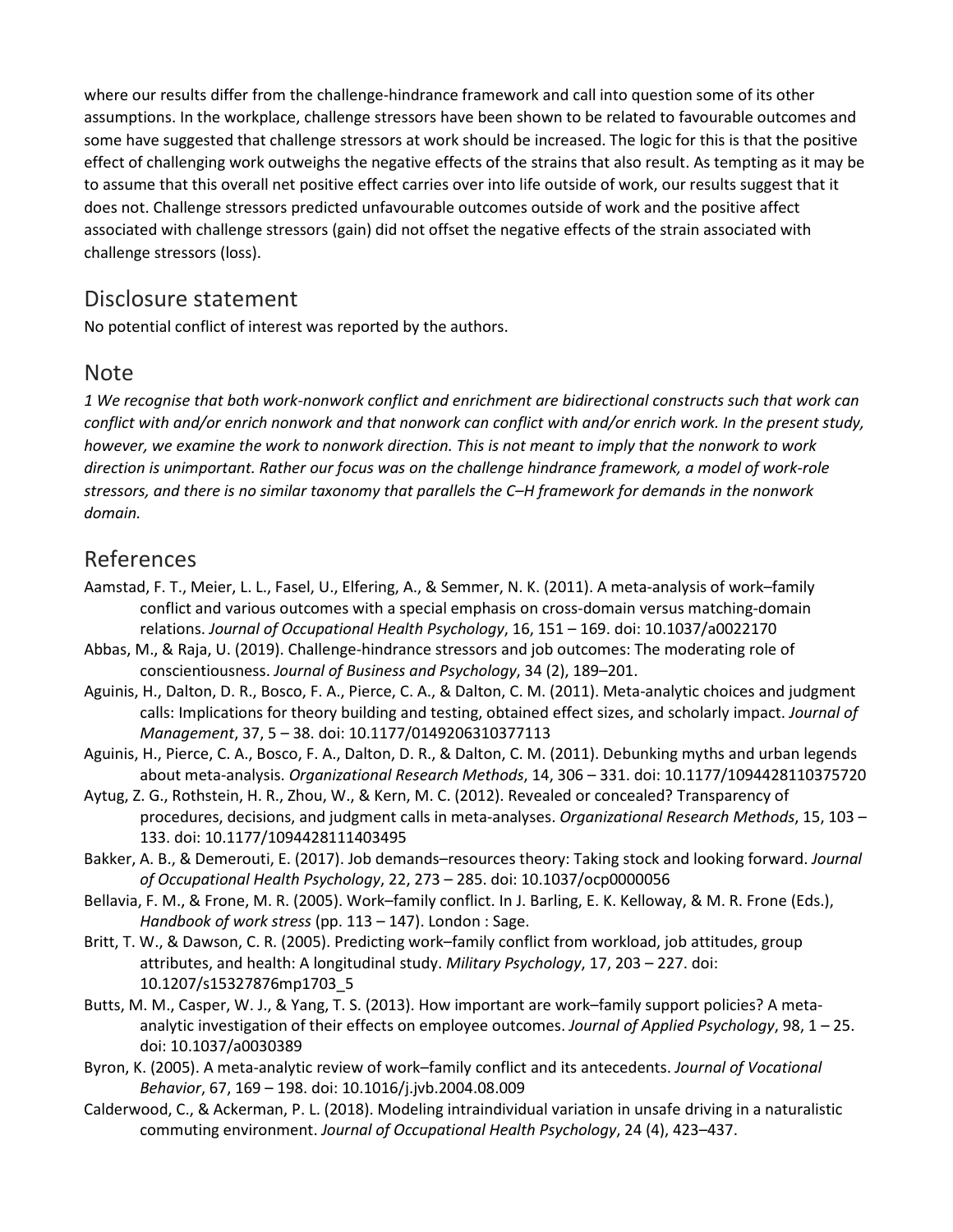- Carlson, D. S., Kacmar, K. M., Wayne, J. H., & Grzywacz, J. G. (2006). Measuring the positive side of the work– family interface: Development and validation of a work–family enrichment scale. *Journal of Vocational Behavior*, 68, 131 – 164. doi: 10.1016/j.jvb.2005.02.002
- Carlson, D. S., Kacmar, K. M., Zivnuska, S., & Ferguson, M. (2015). Do the benefits of family-to-work transitions come at too great a cost? *Journal of Occupational Health Psychology*, 20, 161 – 171. doi: 10.1037/a0038279
- Cavanaugh, M. A., Boswell, W. R., Roehling, M. V., & Boudreau, J. W. (2000). An empirical examination of selfreported work stress among US managers. *Journal of Applied Psychology*, 85, 65 – 74. doi: 10.1037/0021-9010.85.1.65
- Chen, Z., & Powell, G. N. (2012). No pain, no gain? A resource-based model of work-to-family enrichment and conflict. *Journal of Vocational Behavior*, 81, 89 – 98. doi: 10.1016/j.jvb.2012.05.003
- Chen, Z., Powell, G. N., & Cui, W. (2014). Dynamics of the relationships among work and family resource gain and loss, enrichment, and conflict over time. *Journal of Vocational Behavior*, 84, 293 – 302. doi: 10.1016/j.jvb.2014.02.006
- Crain, T. L., & Hammer, L. B. (2013). Work–family enrichment: A systematic review of antecedents, outcomes, and mechanisms. *Advances in Positive Organizational Psychology*, 1, 303 – 328. doi: 10.1108/S2046- 410X(2013)0000001016
- Crane, M. F., & Searle, B. J. (2016). Building resilience through exposure to stressors: The effects of challenges versus hindrances. *Journal of Occupational Health Psychology*, 21, 468 – 479. doi: 10.1037/a0040064
- Crawford, E. R., LePine, J. A., & Rich, B. L. (2010). Linking job demands and resources to employee engagement and burnout: A theoretical extension and meta-analytic test. *Journal of Applied Psychology*, 95, 834. doi: 10.1037/a0019364
- Daniel, S., & Sonnentag, S. (2014). Work to non-work enrichment: The mediating roles of positive affect and positive work reflection. *Work & Stress*, 28, 49 – 66. doi: 10.1080/02678373.2013.872706
- Dawson, K. M., O'Brien, K. E., & Beehr, T. A. (2016). The role of hindrance stressors in the job demand–control– support model of occupational stress: A proposed theory revision. *Journal of Organizational Behavior*, 37, 397 – 415. doi: 10.1002/job.2049
- Demerouti, E., Bakker, A. B., Nachreiner, F., & Schaufeli, W. B. (2001). The job demands-resources model of burnout. *Journal of Applied Psychology*, 86, 499 – 512. doi: 10.1037/0021-9010.86.3.499
- Duong, D., Tuckey, M. R., Hayward, R. M., & Boyd, C. M. (2015). Work–family conflict: The importance of differentiating between different facets of job characteristics. *Work & Stress*, 29, 230 – 245. doi: 10.1080/02678373.2015.1074629
- Eby, L. T., Casper, W. J., Lockwood, A., Bordeaux, C., & Brinley, A. (2005). Work and family research in IO/OB: Content analysis and review of the literature (1980–2002). *Journal of Vocational Behavior*, 66, 124 – 197. doi: 10.1016/j.jvb.2003.11.003
- Edwards, J. R., & Rothbard, N. P. (2000). Mechanisms linking work and family: Clarifying the relationship between work and family constructs. *Academy of Management Review*, 25, 178 – 199. doi: 10.5465/amr.2000.2791609
- Faragher, E. B., Cass, M., & Cooper, C. L. (2005). The relationship between job satisfaction and health: A metaanalysis. *Occupational and Environmental Medicine*, 62, 105 – 112. doi: 10.1136/oem.2002.006734
- Ford, M. T., Heinen, B. A., & Langkamer, K. L. (2007). Work and family satisfaction and conflict: A meta-analysis of cross-domain relations. *Journal of Applied Psychology*, 92, 57 – 80. doi: 10.1037/0021-9010.92.1.57
- French, K. A., Allen, T. D., & Henderson, T. G. (2018). Challenge and hindrance stressors and metabolic risk factors. *Journal of Occupational Health Psychology*. Advance online publication. doi: 10.1037/ocp0000138
- Frone, M. R. (2003). Work-family balance. In J. C. Quick & L. E. Tetrick (Eds.), *Handbook of occupational health psychology* (pp. 143 – 162). Washington, DC : APA.
- Frone, M. R., Yardley, J. K., & Markel, K. S. (1997). Developing and testing an integrative model of the work– family interface. *Journal of Vocational Behavior*, 50, 145 – 167. doi: 10.1006/jvbe.1996.1577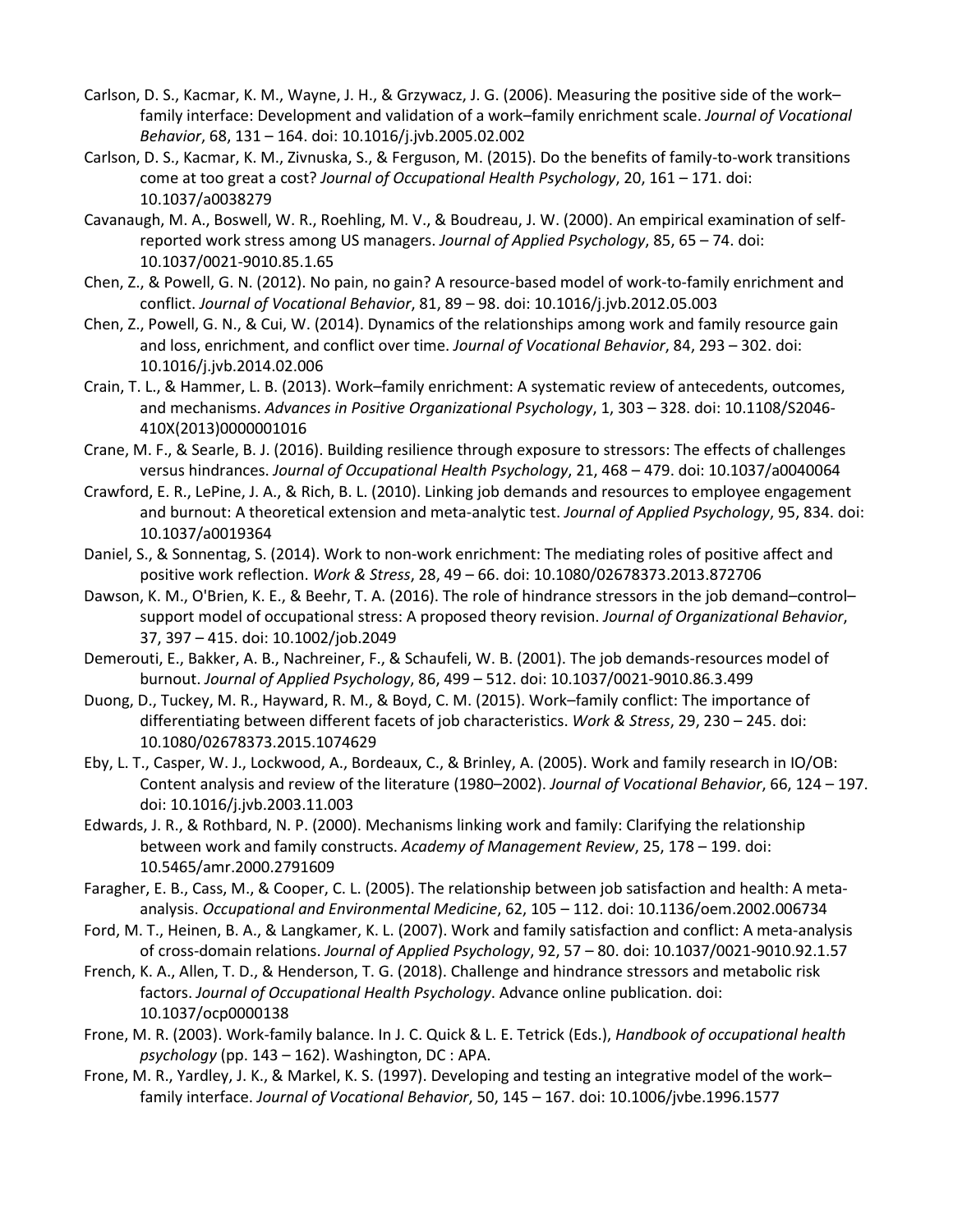González-Morales, M. G., & Neves, P. (2015). When stressors make you work: Mechanisms linking challenge stressors to performance. *Work & Stress*, 29, 213 – 229. doi: 10.1080/02678373.2015.1074628

Goode, W. J. (1960). A theory of role strain. *American Sociological Review*, 25, 483 – 496. doi: 10.2307/2092933

- Grandey, A. A., & Cropanzano, R. (1999). The conservation of resources model applied to work–family conflict and strain. *Journal of Vocational Behavior*, 54, 350 – 370. doi: 10.1006/jvbe.1998.1666
- Greenhaus, J. H., & Beutell, N. J. (1985). Sources of conflict between work and family roles. *Academy of Management Review*, 10, 76 – 88. doi: 10.5465/amr.1985.4277352
- Greenhaus, J. H., & Powell, G. N. (2006). When work and family are allies: A theory of work-family enrichment. *Academy of Management Review*, 31, 72 – 92. doi: 10.5465/amr.2006.19379625
- Grzywacz, J. G., & Butler, A. B. (2005). The impact of job characteristics on work-to-family facilitation: Testing a theory and distinguishing a construct. *Journal of Occupational Health Psychology*, 10, 97 – 109. doi: 10.1037/1076-8998.10.2.97
- Grzywacz, J. G., & Marks, N. F. (2000). Reconceptualizing the work-family interface: An ecological perspective on the correlates of positive and negative spillover between work and family. *Journal of Occupational Health Psychology*, 5, 111 – 126. doi: 10.1037/1076-8998.5.1.111
- Hall, G. B., Dollard, M. F., Tuckey, M. R., Winefield, A. H., & Thompson, B. M. (2010). Job demands, work-family conflict, and emotional exhaustion in police officers: A longitudinal test of competing theories. *Journal of Occupational and Organizational Psychology*, 83, 237 – 250. doi: 10.1348/096317908X401723
- Hanson, G. C., Hammer, L. B., & Colton, C. L. (2006). Development and validation of a multidimensional scale of perceived work-family positive spillover. *Journal of Occupational Health Psychology*, 11, 249 – 265. doi: 10.1037/1076-8998.11.3.249
- Hunter, J. E., & Schmidt, F. L. (1990). *Methods of meta-analysis: Correcting error and bias in research findings*. Thousand Oaks, CA : Sage.
- Ilies, R., Keeney, J., & Scott, B. A. (2011). Work–family interpersonal capitalization: Sharing positive work events at home. *Organizational Behavior and Human Decision Processes*, 114, 115 – 126. doi: 10.1016/j.obhdp.2010.10.008
- Ilies, R., Wilson, K. S., & Wagner, D. T. (2009). The spillover of daily job satisfaction onto employees' family lives: The facilitating role of work-family integration. *Academy of Management Journal*, 52, 87 – 102. doi: 10.5465/amj.2009.36461938
- Jex, S. M. (1998). Occupational stress and job performance. Thousand Oaks, CA : Sage.
- Kacmar, K. M., Crawford, W. S., Carlson, D. S., Ferguson, M., & Whitten, D. (2014). A short and valid measure of work-family enrichment. *Journal of Occupational Health Psychology*, 19, 32 – 45. doi: 10.1037/a0035123
- Kahn, R. L., Wolfe, D. M., Quinn, R. P., Snoek, J. D., & Rosenthal, R. A. (1964). *Organizational stress*. New York : Wiley.
- Karatepe, O. M., Beirami, E., Bouzari, M., & Safavi, H. P. (2014). Does work engagement mediate the effects of challenge stressors on job outcomes? Evidence from the hotel industry. *International Journal of Hospitality Management*, 36, 14 – 22. doi: 10.1016/j.ijhm.2013.08.003
- Kilby, C. J., Sherman, K. A., & Wuthrich, V. (2018). Towards understanding interindividual differences in stressor appraisals: A systematic review. *Personality and Individual Differences*, 135, 92 – 100. doi: 10.1016/j.paid.2018.07.001
- Kim, M., & Beehr, T. A. (2018). Challenge and hindrance demands lead to employees' health and behaviours through intrinsic motivation. *Stress and Health*, 34, 367 – 378. doi: 10.1002/smi.2796
- Kossek, E. E., Pichler, S., Bodner, T., & Hammer, L. B. (2011). Workplace social support and work–family conflict: A meta-analysis clarifying the influence of general and work–family-specific supervisor and organizational support. *Personnel Psychology*, 64, 289 – 313. doi: 10.1111/j.1744-6570.2011.01211.x
- Lapierre, L. M., Li, Y., Kwan, H. K., Greenhaus, J. H., DiRenzo, M. S., & Shao, P. (2018). A meta-analysis of the antecedents of work–family enrichment. *Journal of Organizational Behavior*, 39, 385 – 401. doi: 10.1002/job.2234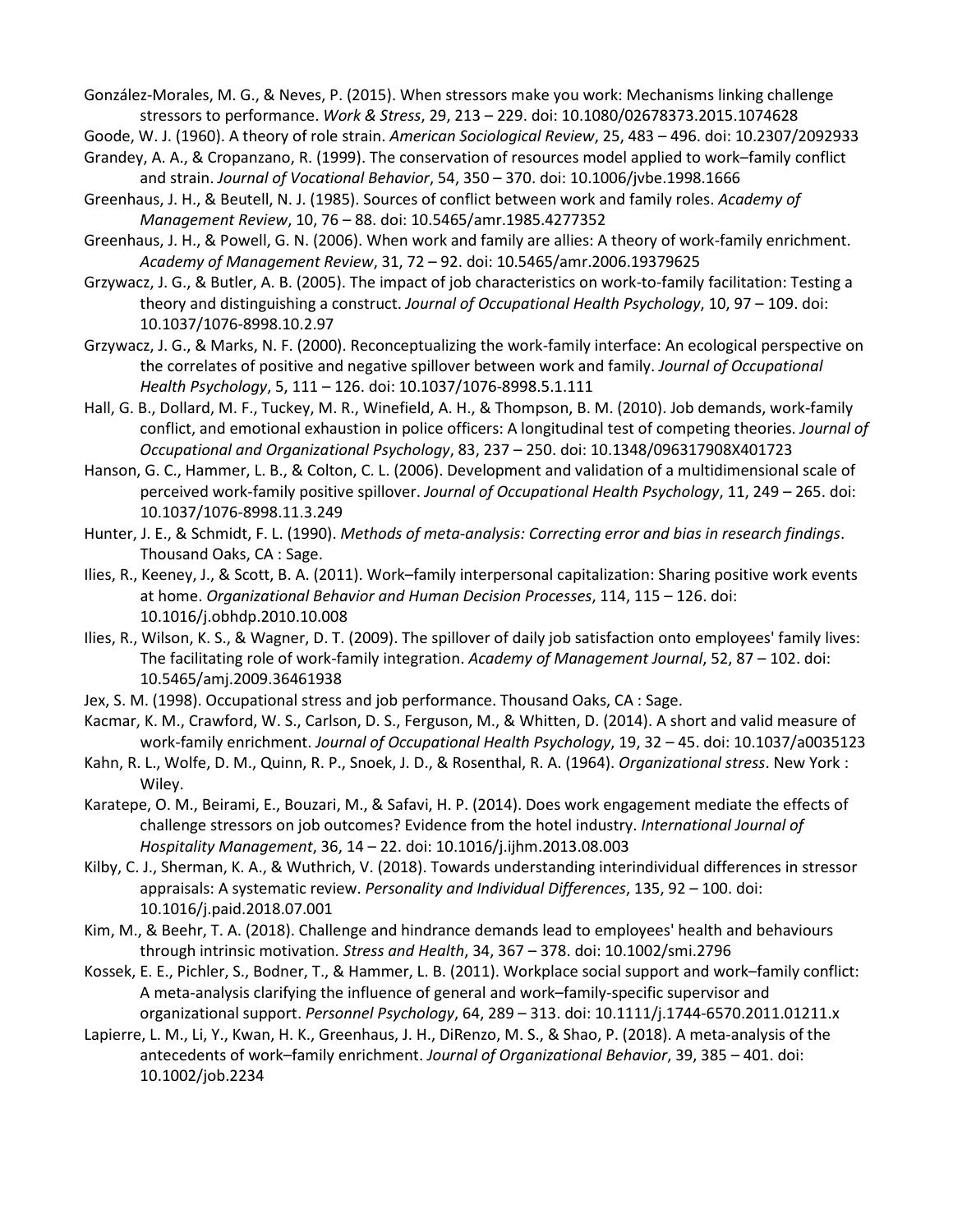- Laurence, G. A., Fried, Y., & Raub, S. (2016). Evidence for the need to distinguish between self-initiated and organizationally imposed overload in studies of work stress. *Work & Stress*, 30, 337 – 355. doi: 10.1080/02678373.2016.1253045
- Lazarus, R. S., & Folkman, S. (1984). *Stress, appraisal, and coping*. New York : Springer.
- LePine, J. A., LePine, M. A., & Jackson, C. L. (2004). Challenge and hindrance stress: Relationships with exhaustion, motivation to learn, and learning performance. *Journal of Applied Psychology*, 89, 883 – 891. doi: 10.1037/0021-9010.89.5.883
- LePine, J. A., LePine, M. A., & Saul, J. R. (2007). Relationships among work and non-work challenge and hindrance stressors and non-work and work criteria: A model of cross-domain stressor effects. *Research in Occupational Stress and Well-Being*, 6, 35 – 72. doi: 10.1016/S1479-3555(06)06002-1
- LePine, J. A., Podsakoff, N. P., & LePine, M. A. (2005). A meta-analytic test of the challenge stressor-hindrance stressor framework: An explanation for inconsistent relationships among stressors and performance. *Academy of Management Journal*, 48, 764 – 775. doi: 10.5465/amj.2005.18803921
- LePine, M. A., Zhang, Y., Crawford, E. R., & Rich, B. L. (2016). Turning their pain to gain: Charismatic leader influence on follower stress appraisal and job performance. *Academy of Management Journal*, 59, 1036 – 1059. doi: 10.5465/amj.2013.0778
- Li, F., Chen, T., & Lai, X. (2018). How does a reward for creativity program benefit or frustrate employee creative performance? The perspective of transactional model of stress and coping. *Group & Organization Management,* 43, 138 – 175. doi: 10.1177/1059601116688612
- Liu, C., & Li, H. (2018). Stressors and stressor appraisals: The moderating effect of task efficacy. *Journal of Business and Psychology,* 33, 141 – 154. doi: 10.1007/s10869-016-9483-4
- Locke, E. A. (1976). The nature and causes of job satisfaction. In M. D. Dunnette (Ed.), *Handbook of industrial and organizational psychology* (pp. 1297 – 1343). Chicago : Rand McNally.
- Masuda, A. D., McNall, L. A., Allen, T. D., & Nicklin, J. M. (2012). Examining the constructs of work-to-family enrichment and positive spillover. *Journal of Vocational Behavior*, 80, 197 – 210. doi: 10.1016/j.jvb.2011.06.002
- McNall, L. A., Nicklin, J. M., & Masuda, A. D. (2010). A meta-analytic review of the consequences associated with work–family enrichment. *Journal of Business and Psychology*, 25, 381 – 396. doi: 10.1007/s10869-009- 9141-1
- Michel, J. S., & Hargis, M. B. (2008). Linking mechanisms of work–family conflict and segmentation. *Journal of Vocational Behavior*, 73, 509 – 522. doi: 10.1016/j.jvb.2008.09.005
- Michel, J. S., Kotrba, L. M., Mitchelson, J. K., Clark, M. A., & Baltes, B. B. (2011). Antecedents of work–family conflict: A meta-analytic review. *Journal of Organizational Behavior*, 32, 689 – 725. doi: 10.1002/job.695
- Michel, J. S., Mitchelson, J. K., Kotrba, L. M., LeBreton, J. M., & Baltes, B. B. (2009). A comparative test of workfamily conflict models and critical examination of work-family linkages. *Journal of Vocational Behavior*, 74, 199 – 218. doi: 10.1016/j.jvb.2008.12.005
- Michie, S., & Williams, S. (2003). Reducing work related psychological ill health and sickness absence: A systematic literature review. *Occupational and Environmental Medicine*, 60, 3 – 9. doi: 10.1136/oem.60.1.3
- Muraven, M., Tice, D. M., & Baumeister, R. F. (1998). Self-control as a limited resource: Regulatory depletion patterns. *Journal of Personality and Social Psychology*, 74, 774 – 789. doi: 10.1037/0022-3514.74.3.774
- Muthen, L. K., & Muthen, B. O. (2013). Mplus version 7. Los Angeles, CA : Authors.
- Netemeyer, R. G., Boles, J. S., & McMurrian, R. (1996). Development and validation of work-family conflict and family-work conflict scales. *Journal of Applied Psychology*, 81, 400 – 410. doi: 10.1037/0021- 9010.81.4.400
- Nohe, C., Meier, L., Sonntag, K., & Michel, A. (2015). The chicken or the egg? A meta-analysis of panel studies of the relationship between work-family conflict and strain. *Journal of Applied Psychology*, 100, 522 – 536. doi: 10.1037/a0038012
- Olafsen, A. H., & Frølund, C. W. (2018). Challenge accepted! Distinguishing between challenge-and hindrance demands. *Journal of Managerial Psychology*, 33, 345 – 357. doi: 10.1108/JMP-04-2017-0143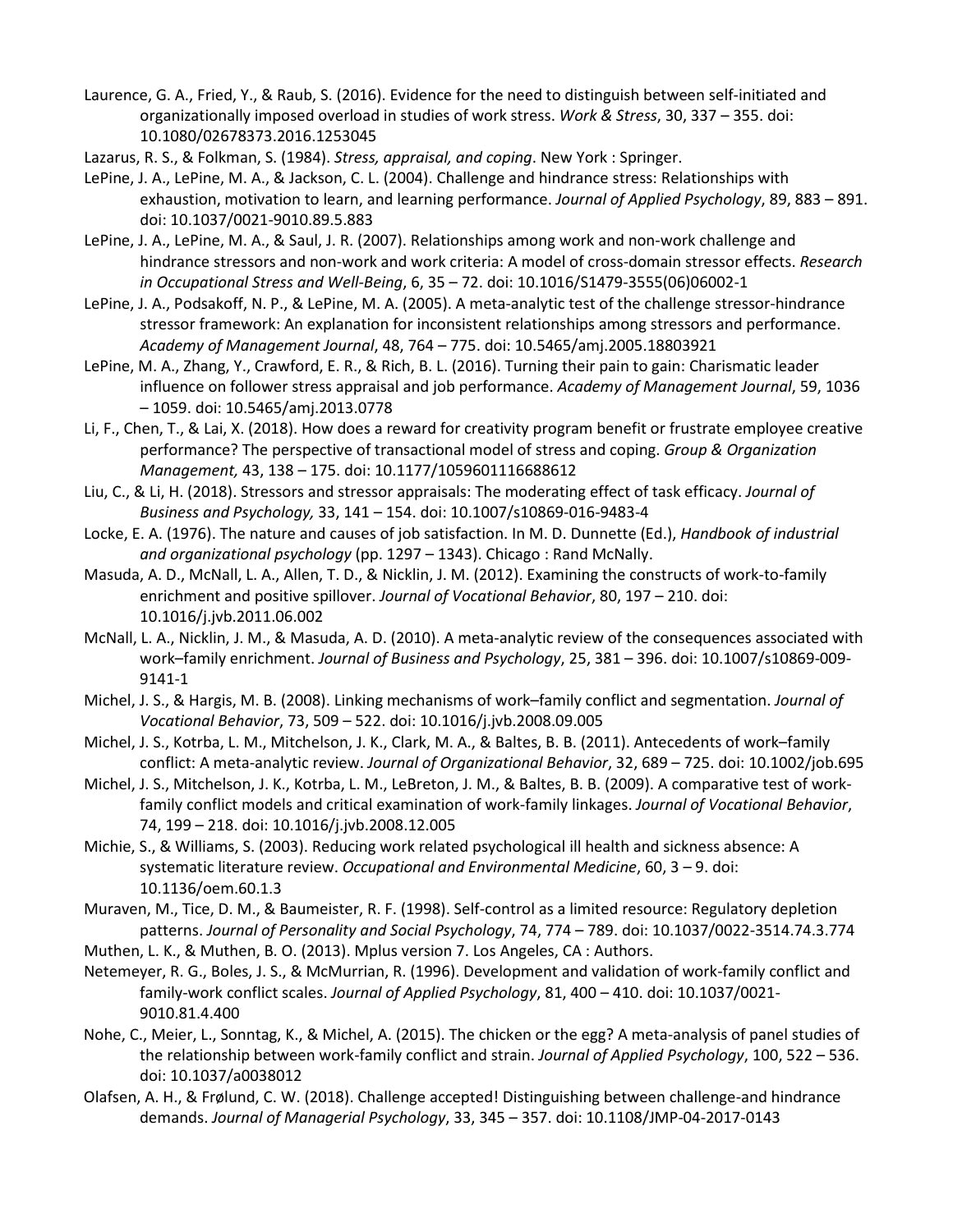Peng, Y., Zhang, W., Xu, X., Matthews, R., & Jex, S. (2018). When do work stressors lead to innovative performance? An examination of the moderating effects of learning goal orientation and job autonomy. *International Journal of Stress Management*. Advance online publication. doi: 10.1037/str0000109

Podsakoff, N. P., LePine, J. A., & LePine, M. A. (2007). Differential challenge stressor-hindrance stressor relationships with job attitudes, turnover intentions, turnover, and withdrawal behavior: A metaanalyses. *Journal of Applied Psychology*, 92, 438 – 454. doi: 10.1037/0021-9010.92.2.438

Preacher, K. J., & Hayes, A. F. (2008). Asymptotic and resampling strategies for assessing and comparing indirect effects in multiple mediator models. *Behavior Research Methods*, 40, 879 – 891. doi: 10.3758/BRM.40.3.879

Richardson, K. M., & Rothstein, H. R. (2008). Effects of occupational stress management intervention programs: A meta-analysis. *Journal of Occupational Health Psychology*, 13, 69 – 93. doi: 10.1037/1076- 8998.13.1.69

Rindfleisch, A., Malter, A. J., Ganesan, S., & Moorman, C. (2008). Cross-sectional versus longitudinal survey research: Concepts, findings, and guidelines. *Journal of Marketing Research*, 45, 261 – 279. doi: 10.1509/jmkr.45.3.261

Rodell, J. B., & Judge, T. A. (2009). Can "good" stressors spark "bad" behaviors? The mediating role of emotions in links of challenge and hindrance stressors with citizenship and counterproductive behaviors. *Journal of Applied Psychology*, 94, 1438 – 1451. doi: 10.1037/a0016752

Rosenthal, R. (1991). Meta-analytic procedures for social research (Vol. 6). Newbury Park, CA : Sage Publications.

Rothbard, N. P. (2001). Enriching or depleting? The dynamics of engagement in work and family roles. *Administrative Science Quarterly*, 46, 655 – 684. doi: 10.2307/3094827

Searle, B. J., & Auton, J. C. (2015). The merits of measuring challenge and hindrance appraisals. *Anxiety, Stress and Coping*, 28, 121 – 143. doi: 10.1080/10615806.2014.931378

Shockley, K. M., Shen, W., DeNunzio, M. M., Arvan, M. L., & Knudsen, E. A. (2017). Disentangling the relationship between gender and work–family conflict: An integration of theoretical perspectives using meta-analytic methods. *Journal of Applied Psychology*, 102, 1601 – 1635. doi: 10.1037/apl0000246

Shockley, K. M., & Singla, N. (2011). Reconsidering work-family interactions and satisfaction: A meta-analysis. *Journal of Management*, 37, 861 – 886. doi: 10.1177/0149206310394864

Sieber, S. D. (1974). Toward a theory of role accumulation. *American Sociological Review*, 39, 567 – 578. doi: 10.2307/2094422

Smith, P. C., Kendall, L. M., & Hulin, C. (1969). *The measurement of satisfaction in work and behavior*. Chicago : Raud McNally.

Sonnentag, S., Unger, D., & Rothe, E. (2016). Recovery and the work–family interface. In T. D. Allen, & L. Eby (Eds.), *The Oxford handbook of work and family* (pp. 95 – 108). New York, NY : Oxford University Press.

Spector, P. E. (1994). Using self-report questionnaires in OB research: A comment on the use of a controversial method. *Journal of Organizational Behavior*, 15, 385 – 392. doi: 10.1002/job.4030150503

Sutton, A. J., Song, F., Gilbody, S. M., & Abrams, K. R. (2000). Modelling publication bias in meta-analysis: A review. *Statistical Methods in Medical Research*, 9, 421 – 445. doi: 10.1177/096228020000900503

Tadić Vujčić, M., Bakker, A. B., & Oerlemans, W. G. (2015). Challenge versus hindrance job demands and wellbeing: A diary study on the moderating role of job resources. *Journal of Occupational and Organizational Psychology*, 88, 702 – 725. doi: 10.1111/joop.12094

Tadić Vujčić, M., Oerlemans, W. G., & Bakker, A. B. (2017). How challenging was your work today? The role of autonomous work motivation. *European Journal of Work and Organizational Psychology*, 26, 81 – 93. doi: 10.1080/1359432X.2016.1208653

Taylor, S. E. (1999). What is stress? In S. E. Taylor (Ed.), *Health psychology* (pp. 168 – 201). New York, NY : McGraw-Hill.

ten Brummelhuis, L. L., & Bakker, A. B. (2012). A resource perspective on the work–home interface: The work– home resources model. *American Psychologist*, 67, 545 – 556. doi: 10.1037/a0027974